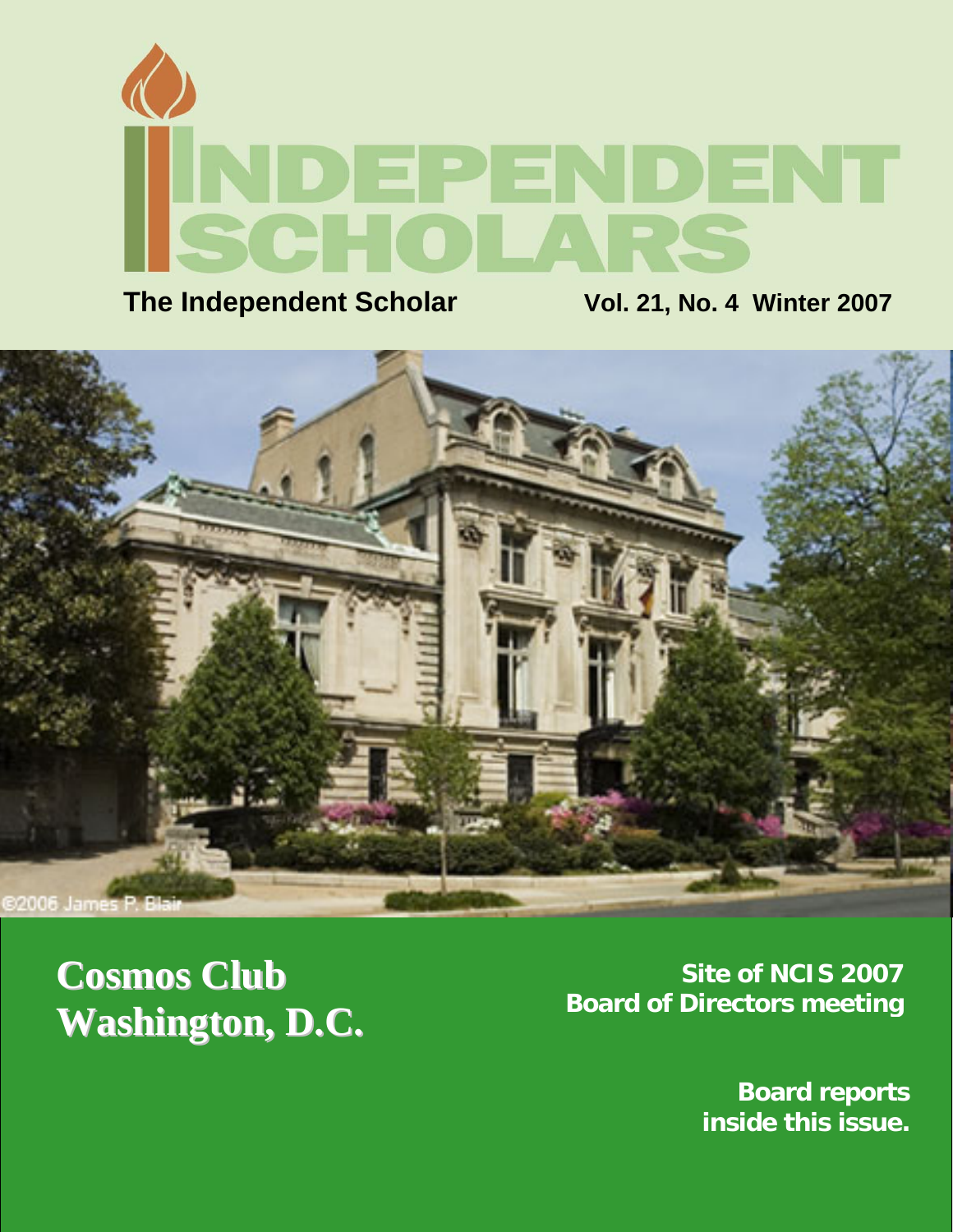### In this issue

- **2** NCIS Officers
- **3** NCIS Board Members
- **4** NCIS Committees
- **5** Board Reports
	- President's
	- Membership Committee
	- Treasurer's update
	- ACLS
	- *TIS*
	- Affiliate relations
- **8** ACLS 2007 Autumn Meeting
- **9 How Societies Shape Humanities Scholarship**
- **10** Call for Papers
- **11** Book review: *Children and Our Global Future: Theological and Social Challenges*
- **12** Book review: *The Things that Matter: What Seven Classic Novels Have to Say About the Stages of Life*
- **13** Letter to the editor
- **13** New associate member profile
- **14** Independent Scholars + Internet = A Flourishing Field
- By Ellen Gilbert **16** Art of Biography, Part 3
	- By Mahala Yates Stripling
- **18** How Research in France Affects my Work as a Poet, Historian, and Editor By Bette W. Oliver
- **21** Indy Times
	- By Mahala Yates Stripling
- **22** News you can use
- 23 Announcing Eisenstein prize name change
- **23** NCIS scholarly journal update



The Independent Scholar is the quarterly newsletter of the National Coalition of Independent Scholars P.O. Box 838 Saint Helena, CA 94574 Phone: 415-518-1089 Fax: 707-967-0339 Web: www.NCIS.org



**NCIS Board of Directors Meeting 2007** 

# **NCIS OFFICERS** (07)1 = first terms ends in 07



**Janet Wasserman (07)1 President**  New York, NY mae08ben02@aol.com



**Kendra Preston Leonard Interim Vice President until October 2008** Representative to ACLS Drexel Hill, PA [caennen@gmail.com](mailto:caennen@gmail.com)



**Katalin Kádár Lynn (07)1 Secretary** St. Helena, CA [kbogar@earthlink.net](mailto:kbogar@earthlink.net)



**Thomas Snyder (07)1 Treasurer** Vallejo, CA tlsnyder@pacbell.net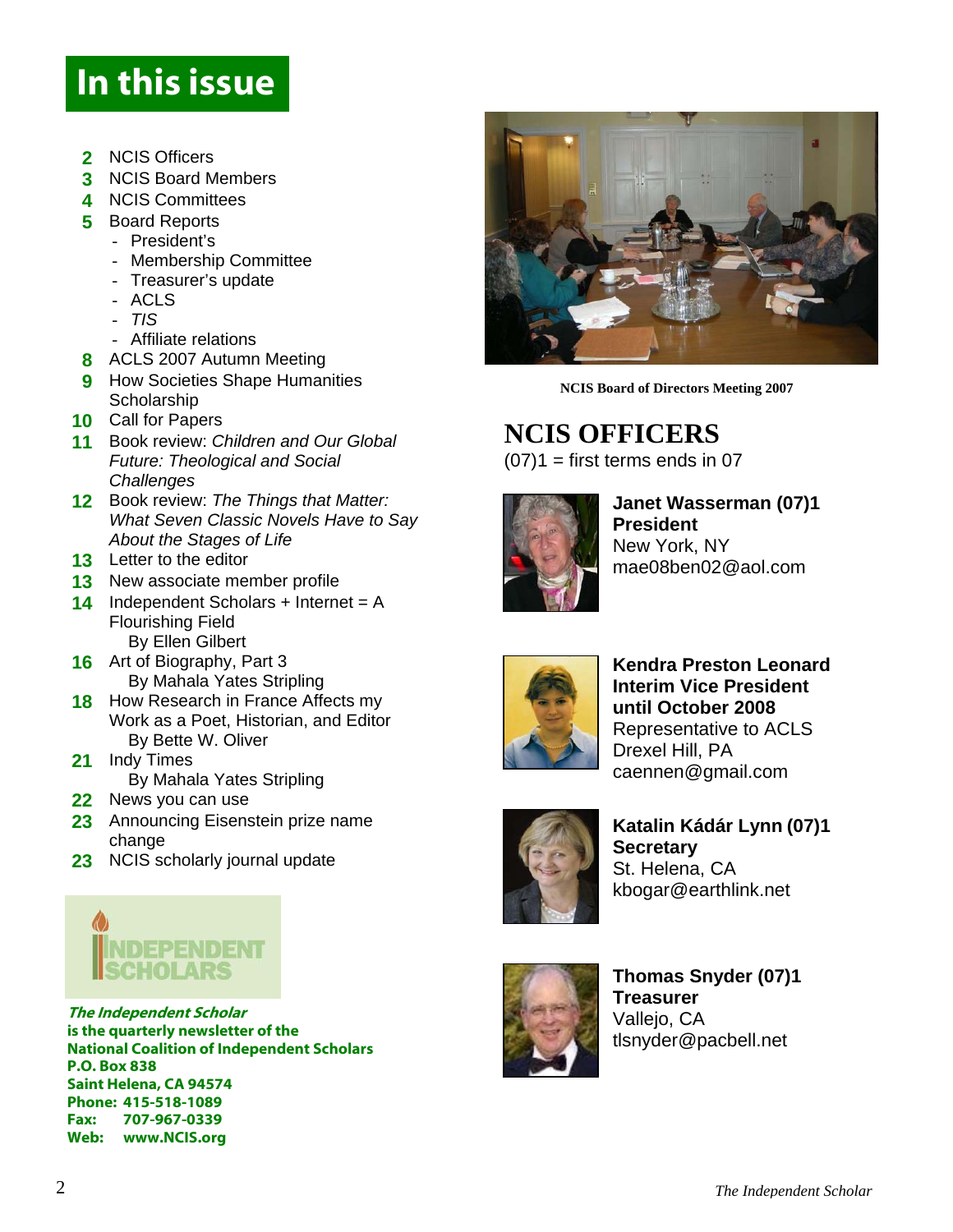### **NCIS BOARD of DIRECTORS**

Adopted by the Board, October 13, 2007  $(07)1$  = first terms ends in 2007

**Jan Castro (07)1**  New York, NY jancastro1@aol.com

**Ellen Gilbert (09)1**  Princeton, NJ edg5@columbia.edu

**Sharan Newman (08)1**  Aloha, OR sharan@hevanet.com

**Shana Penn (09)1**  Richmond, CA

**Mahala Yates Stripling (07)1** Fort Worth, TX DrRhetoric@aol.com

**Yosef Wosk (08)2** Vancouver, BC ywosk@sfu.ca

### **EX-OFFICIO**

### **David Sonenschein**

Database Manager San Antonio, TX dsonen@myway.com

**Linda Lucas**<br>
Sharan Newman, Yosef Wosk<br>
Editor of *The Independent Scholar* Burleson, TX [linda-lucas@charter.net](mailto:linda-lucas@charter.net)



Surprise birthday party for Ellen Gilbert, center Thomas Snyder, Mahala Yates Stripling



pennskaya@aol.com Ellen Gilbert, Janet Wasserman, Kendra Leonard



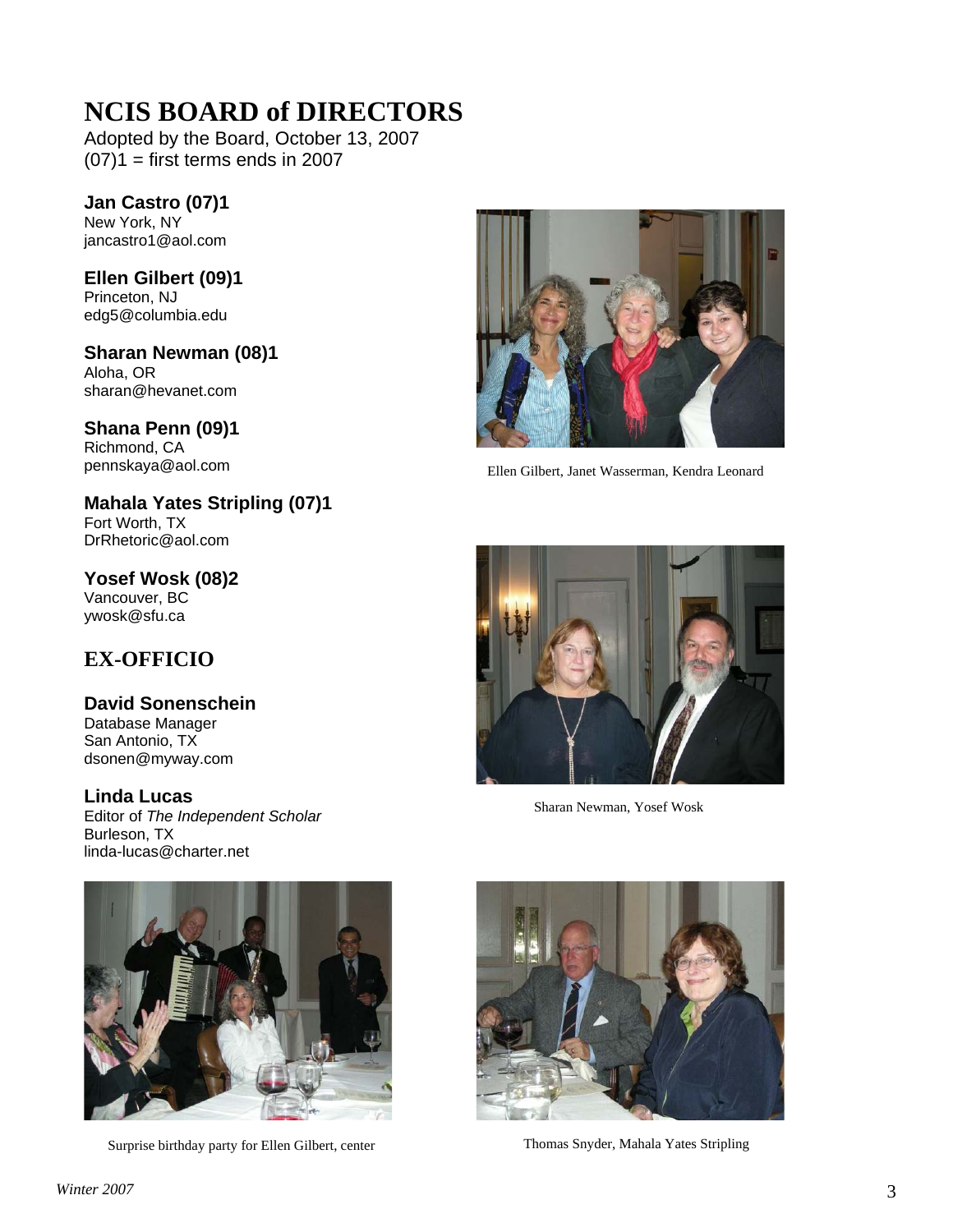### **NCIS COMMITTEES 2007-2008 (in formation)**

### **Executive Committee**

President Vice President **Secretary Treasurer** 

### **Communications & Media Committee**

Tom Snyder, Chair David Sonenschein Yosef Wosk

### **Membership Services Committee**

Katalin Kádár Lynn, Chair Jan Castro Mahala Stripling David Sonenschein

### **Organizational Expansion Committee**

(To work with Membership Services on recruitment and retention issues)

Janet Wasserman, Chair Mahala Yates Stripling Tom Snyder Yosef Wosk

### **Awards Committee**

Kendra Leonard, Chair [Ka](mailto:kmoffen@stanford.edu)ren Offen Shana Penn

### **Nominating Committee**

Janet Wasserman Charles "Reg" Shrader Bill Engel Jo Ann Circosta

### **ACLS Liaison**

Kendra Leonard

### *TIS* **Editorial Board**

Shana Penn Kendra Leonard

### **Book Review Editor**

David Sonenschein

### **Affiliates Liaison**

Mahala Yates Stripling

### **Database Manager**

David Sonenschein

#### **Program Committee**  (Reconstitutes itself with volunteer members for the NCIS biennial conference)

### **Local Arrangements Committee**

(Reconstitutes itself with volunteer members for the NCIS biennial conference)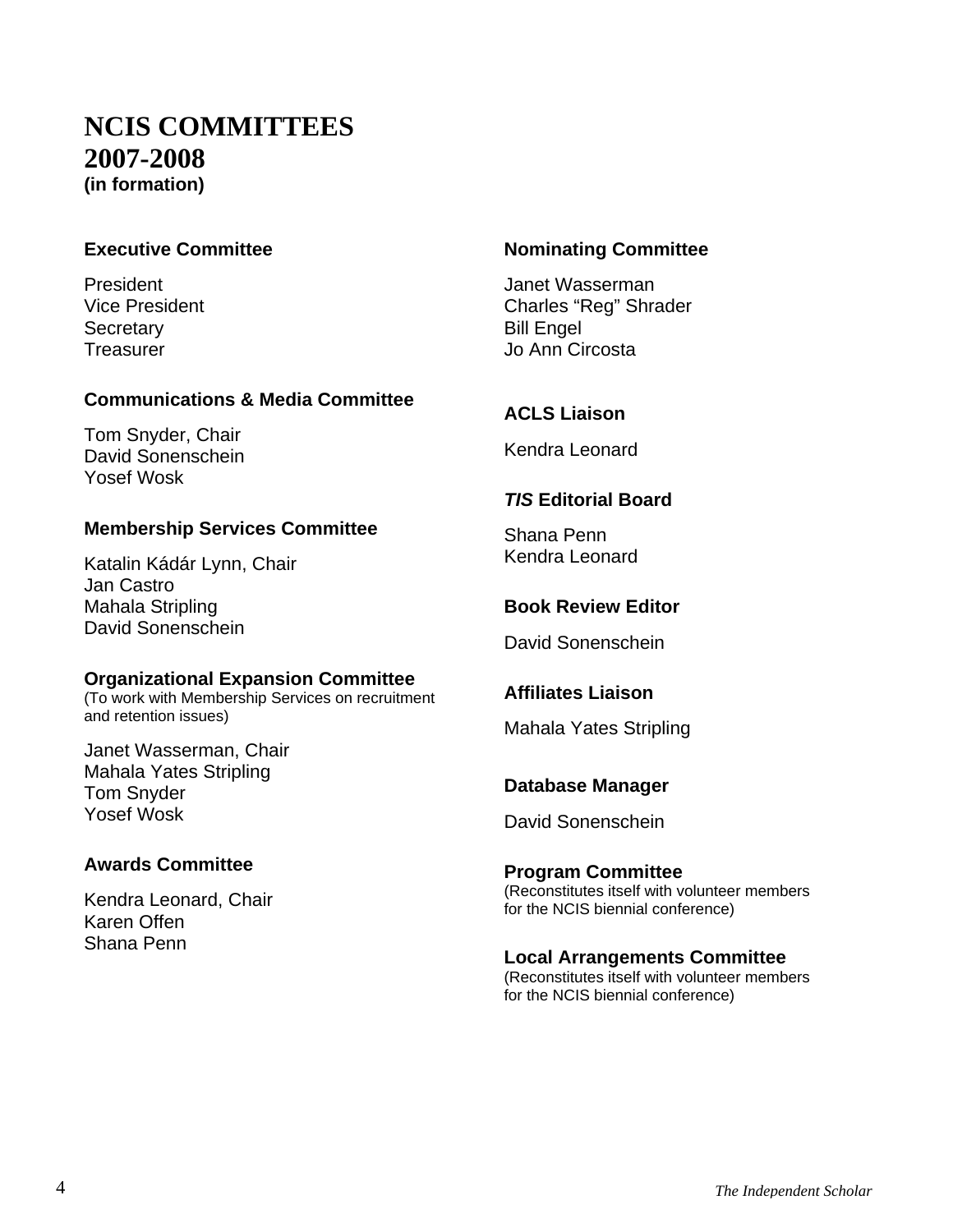### **President's Report**

First of all, I must acknowledge that four members of the Board will no longer be with us: Toni Carey and Dick Magat have served three full consecutive terms and now leave with a fine record of service to NCIS. Margaret DeLacy (*ex officio*) and Alicia Galvan have both proffered their resignations prior to the Board meeting and they too have our heartfelt thanks for the time and concern they gave to NCIS. To all of them, our sincerest appreciation for helping to lead NCIS and for their dedication to the cause of independent scholars.

In this overview, I want to provide a glimpse into the state of our organizational health: our structure and functions, our commitment to our mission, our ability to grow and thrive, and the level of member participation.

First: The structure and functions of NCIS are overloaded with restrictions in its constitution, which are divided into the Bylaws and Procedures Manual, both of which need global revision. The organization needs more operational flexibility to allow the Board, officers, committees and members to meet the challenges of rapid demographic and technological changes.

Second: While we have an understanding of our position as independent scholars, we need to articulate a mission statement that embodies our future as well as our present. The draft statement is good as far as it goes but requires a new look as well as a companion vision statement to articulate our path into the future.

Third: NCIS is stagnant in membership numbers and that does not bode well for our continued existence. We need a well-planned membership outreach and recruitment program that must be implemented as soon as we can dedicate the resources.

Fourth: Low member participation added to stagnant growth burdens the relatively few activists among the members, Board, and officers. Lack of participation is an indicator of low morale or interest as well as evidence that the leadership has not done its job.

In order to establish trust between the membership and the leadership, there must be an honest and frank discussion of our situation without dwelling on the past.

The present and the future of NCIS are far more critical to us and they require our best efforts to grow in membership and take a more prominent role as the leading organization of independent scholars.

Based on my attendance in September at a daylong seminar of the American Council of Learned Societies (ACLS), and the information and ideas that I drew from my participation, I have revisited my own effort to launch a scholarly journal for NCIS. In my desire to see this initiative begin as soon as possible I now recognize that my effort, though well meaning and from an abundance of enthusiasm, was overhasty. The scholarly journals in the humanities, as evidenced by those recognized by the ACLS, have rigorous standards for submission and peer review among scholars, and those standards should be adhered to by NCIS. To that end, I propose that we put the new journal on hiatus while we reorganize a mission statement for the journal and craft new submission and peer review procedures. Without having such procedures set up in advance of a new launch, we will be unable to achieve the status and recognition as a scholarly journal in the strictest and most widely recognized sense of the term.

In fairness to those who offered their conference papers from last year, I further propose that all 2006 conference papers submitted to the journal be readied for publication in *The Independent Scholar* as soon as the next issue has begun preparation. The authors will, of course, be informed of the change. I also propose that, in future, conference papers be subjected to the journal's peer review procedure to maintain standards of fairness and equity for all contributors.

As I enter the second and final year of my term as president, I wish to thank most gratefully my colleagues Kati Lynn and Tom Snyder without whom I could not have done a fraction of the work. After my SUV accident, they gave me the reassurance of their concern for my health and their promise that we'd be back together working for NCIS. My heartfelt thank you to Kati and Tom. Without Kati and Tom as officer-partners, I would not have had as much fun.

Respectfully submitted,

Janet Wasserman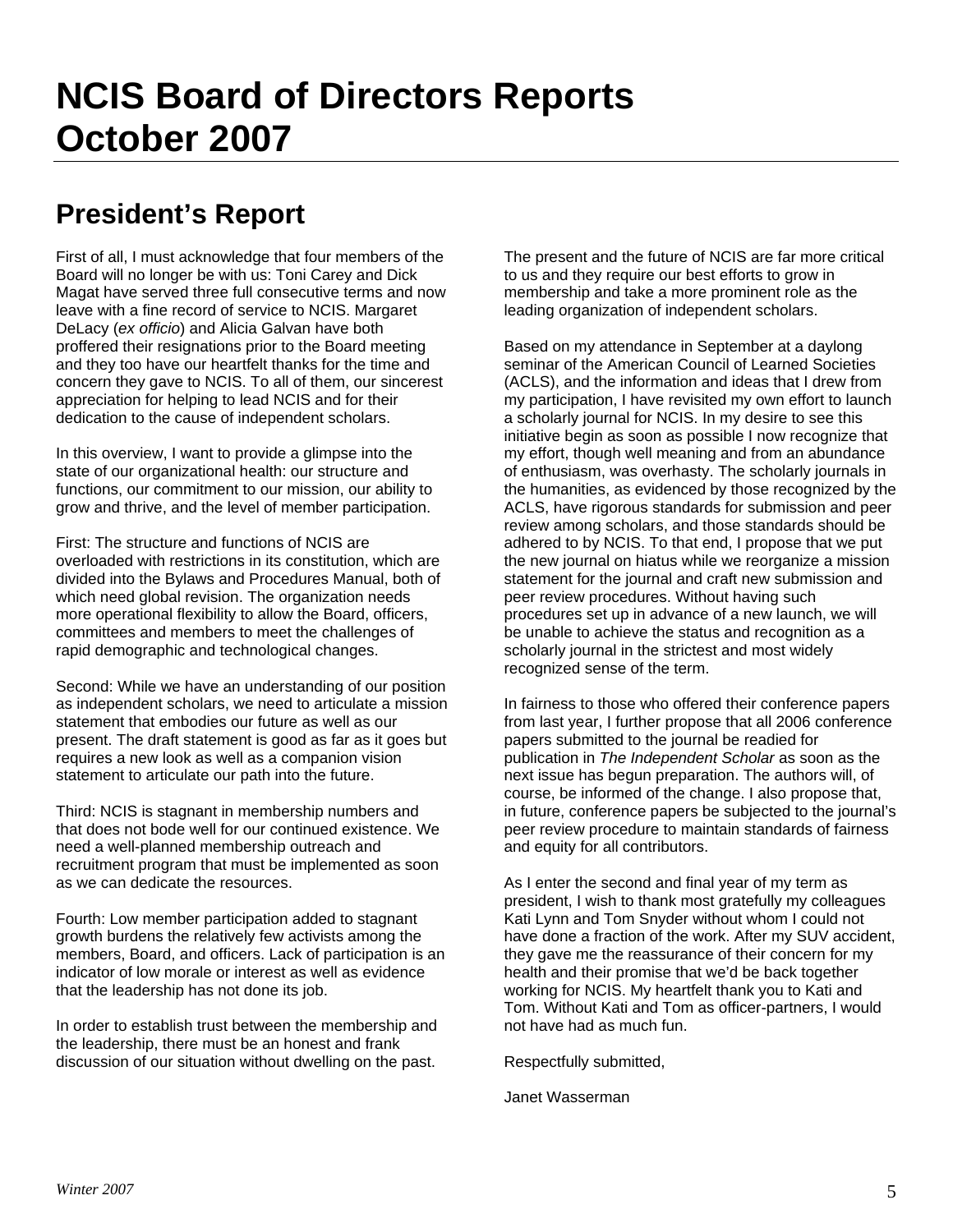### **NCIS Membership Committee Report June 2006-September 2007**

Members serving on the 2006-2007 committee are Board members Jan Castro, Mahala Stripling, and David Sonenschein to whom we owe a great deal of thanks for their time and effort devoted to the committee.

#### **Committee Activities**

The committee met via conference call five times since the NCIS June 2006 Board meeting in Princeton, NJ. The meetings were one hour in duration and all aspects of NCIS membership issues were discussed. All committee members also spent considerable additional time on member retention and member recruitment. David Sonenschein deserves special recognition for volunteering to serve as Database Manager in addition to other committee duties and for creating an entirely new membership database, a huge undertaking, which he performed with efficiency, dedication, and humor. Bravo, David.

Our initial program of work for the year was discussed at our August 26, 2006 meeting. The areas included in the program of work were: membership retention; broadcast emails to our membership; NCIS website; member encouragement; and recruitment of new members.

Progress was made in all areas, often in collaboration with other Board members, officers, and committees. We were able to slow, but not halt membership attrition, to a net loss of ten members, through the efforts of the committee members who personally contacted nonrenewing members. Through the vehicle of the newly revitalized *The Independent Scholar (TIS)*—thanks to Linda Lucas—we were able to better communicate with our members and encourage member participation. Our President accepted the committee's suggestion to send broadcast emails to our membership on a regular basis. Combined with better communication through *TIS*, our members were not only better informed, but our leadership made themselves available to the membership for questions or concerns. The membership chair was able to negotiate a direct mail agreement with FedEx/Kinko's so that we are able to mail *TIS* first class mail instead of bulk mail as we had done in the past. This enabled NCIS to use *TIS* for time-sensitive communication with our membership. The Communication Committee, headed by Tom Snyder, was encouraged to redesign the NCIS website in order to make it interactive for our members and make it possible for applications and payments for new membership to be submitted online. We are pleased that the new site is in the final stage of development thanks to the hard work of the committee and Dragonfly Communications. Recruitment of new members has proved to be problematic although we tried advertising

(an anonymous donor paid for a series of five ads) and mailing brochures to members to take to conferences. These efforts brought some results, but not in the numbers we received in the past. Until last year, our website brought us the vast majority of our new members, however, in the past fifteen months we have had a great drop of applications generated through our website causing a substantial decline in the overall number of applicants.

It is clear that traditional methods of recruitment are passé, and that our website is our principal recruiting tool between bi-annual conferences. We are hopeful that the newly designed, interactive site will result in an increase in membership applications.

#### **Membership Issues**

The Membership Committee brought two issues to the table at our Board meeting in October. The first issue of primary interest to our membership was the new dues structure implemented as a result of a Board decision in June of 2006. We had strong input both pro and con from our membership about the income-based structure that had been adopted.

However, several realities had to be recognized regardless of whether we retained our new structure or considered returning to a fixed dues structure. The first was that we had not had a dues increase for the past five years, that some categories of membership were actually money losing and that we had a *declining membership for the four years preceding our change in dues structure.* Membership decline clearly was not caused principally by the new dues change as illustrated by membership attrition during the period when the dues were kept at fixed levels. Although the new dues structure did cause several resignations, we were able to slow but not halt membership decline. Our dues revenue increased by \$2100 for 2007 over the prior year. In fact, with our new category of Life Membership and our Premium Membership as well as more members at the \$60, \$80, and \$100 levels we collected \$3645 more than we would have under the old structure.

The new structure also enabled us to offer dues as low as a \$20 membership to our members at lower income levels. One hundred twenty-four members paid less than \$40 in dues this past year. Some members had voiced objection to dues being based on "household income," although they agreed with the income-based dues structure.

All the above issues and other dues-related concerns were debated seriously by the Board using a thorough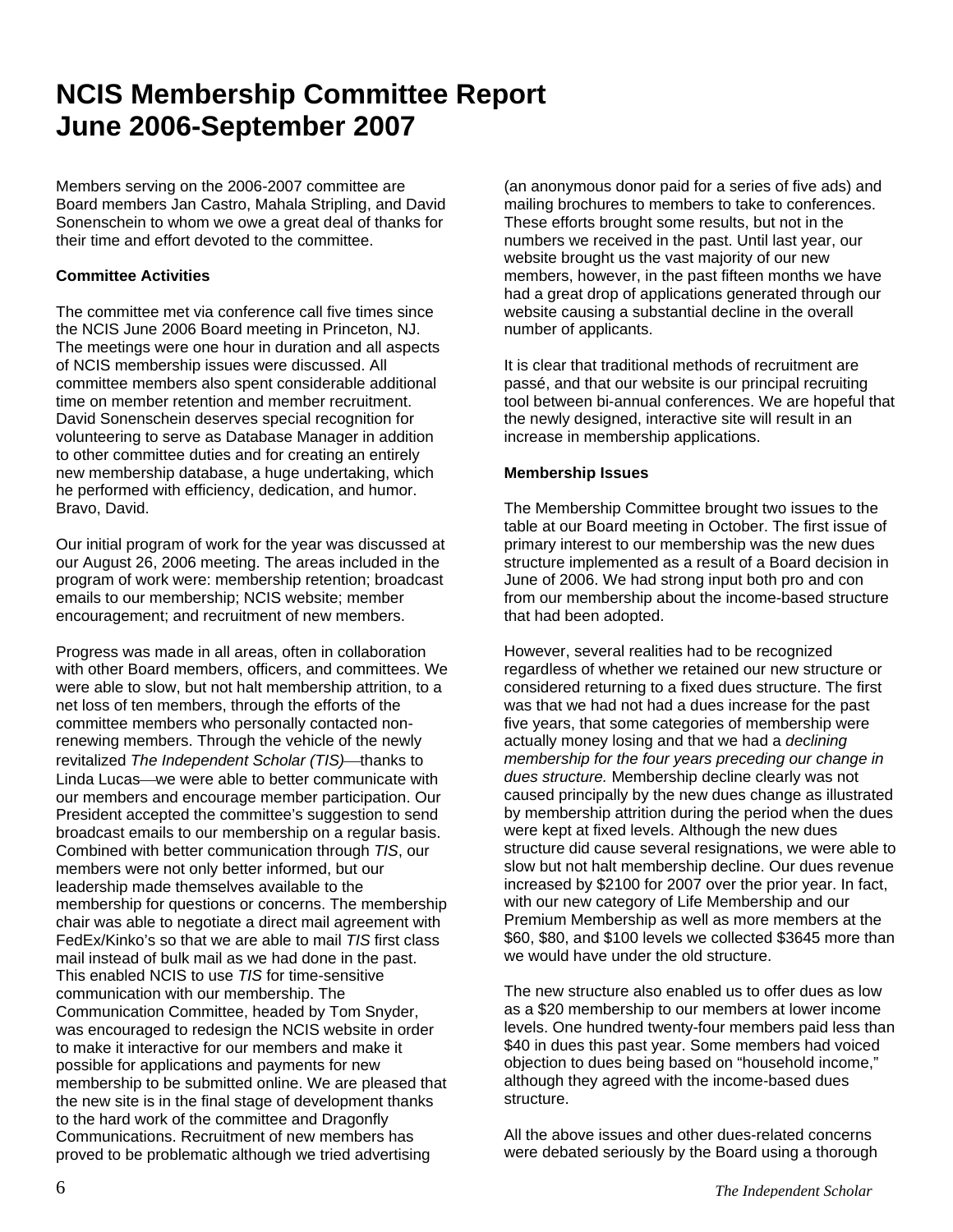analysis of the membership statistics. The Board decision was unanimously made to retain the incomebased dues structure that had been instituted, but to change the criteria to "individual income" in place of "household income."

The second issue considered by the Board was membership attrition. The plain fact is that attrition has plagued NCIS for over five years and is not a consequence of the new dues structure. Non-renewals from 2002 to 2006 added up to 312 members of which 61 members left after one year. Clearly, the cost of "churning" (losing existing members and adding new members) must be slowed in order for the organization to survive. The membership committee recommended that NCIS leadership concentrate on strengthening membership benefits as its most important task, concentrating on the following areas:

1. Update the Grants Handbook (2004 edition) and Membership Survey.

- 2. Seek to provide access to brick and mortar research libraries.
- 3. Seek to provide access to JSTOR, MUSE and other online databases. This was by far the issue of greatest concern to our membership as indicated by President Wasserman's membership survey.
- 4. Provide opportunities for publication for our members through *TIS* and the Canadian Academy of Independent Scholars' new scholarly journal.
- 5. Increase the frequency and amounts provided for awards and honorariums.

The Board agreed that the above items would be top priority for the organization for 2008 and beyond. President Wasserman will soon be making assignments related to taking steps toward accomplishing these goals; the membership committee will work to support the efforts as appropriate.

Submitted by Katalin Kádár Lynn Board Secretary & Membership Chair

### **Treasurer's Update**

Please note that the Treasurer's Report as prepared for the October Board meeting will be superseded by the complete financial statement for Fiscal Year 2007 after the books are closed on December 31. The Treasurer will generate the spreadsheet of the final accounting and

**ACLS Report**

NCIS continues to benefit from its relationship with the American Council of Learned Societies. Although NCIS is an affiliate member of the ACLS (as opposed to a full member), it is increasingly treated with the same consideration and given many of the same benefits as disciplinary societies. Janet Wasserman and I were invited to and attended the ACLS's annual leadership training seminar for society presidents and executive officers in September, and I will be one of several plenary speakers on the topic of "how societies shape humanities scholarship through relations with members" at the upcoming meeting in November in Salt Lake City.

The society delegates and administrative officers with whom I speak at ACLS meetings are very interested in and receptive of the condition of independent scholars in

*Editor's note:* Following is information supplemental to the Board report regarding ACLS.

we will include it in the next issue of *TIS*. We believe it is vital that we share this information with the membership. Please send your inquiries or comments to Tom Snyder, Treasurer, at <tlsnyder@pacbell.net>.

their disciplines. A number of groups, including the Modern Language Association, now offer awards and/or grants and travel funding specifically for independent scholars, a clear indicator that they are recognizing independent scholars within their areas. I spoke at length with representatives from the National Communication Association, the College Art Association, and others as to how to provide members with information on NCIS and, in return, how to help our members in those fields participate in their national conferences. I am also in frequent contact with society executives, publicizing NCIS events and opportunities for their members.

Respectfully submitted, Kendra Leonard ACLS representative from NCIS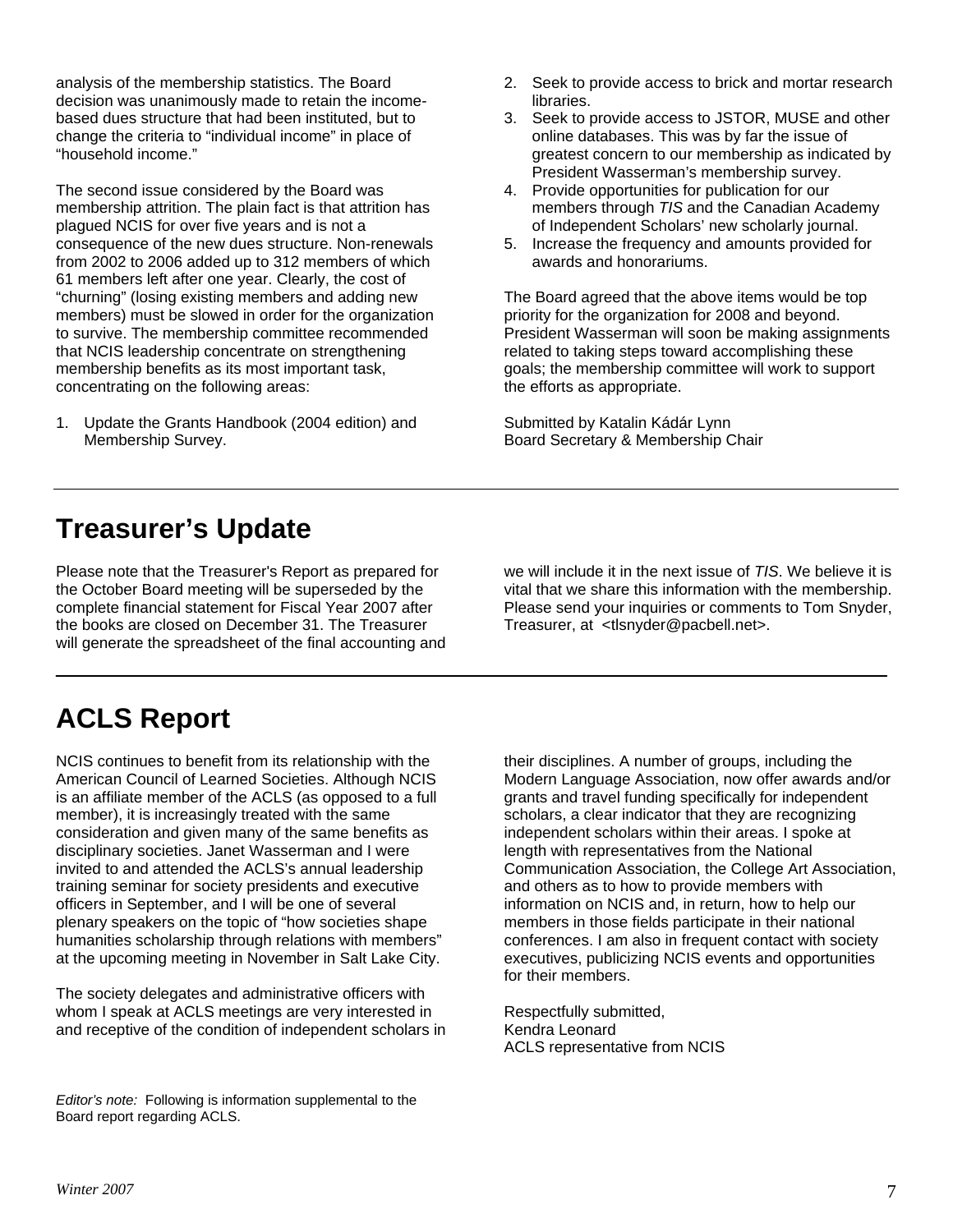## **Report on the ACLS 2007 Autumn Meeting**

*By Kendra Leonard* 

The ACLS met in Salt Lake City from November 1-5, 2007, for its annual fall meeting. As this meeting served as a retreat, much of the activity centered on presentations, breakout groups, and discussion. The keynote address, made by Robert Post on Thursday evening, will be posted to the ACLS website for download; a transcript will also be made available on the site. My presentation, on the topic of how societies shape humanities scholarship with relations with members, is appended to this report and will also appear on <[www.academic-ronin.blogspot.com](http://www.academic-ronin.blogspot.com/)> under a Creative Commons license.

Discussions of particular interest to NCIS included a session on the effect of interest groups and affiliates to societies and managing effective peer review for either publication or conference presentations. The discussion of the effect and management of affiliates offered a number of insights into how other organizations manage these relationships. The majority of affiliate and interest groups are given panel time at societies' main conference as well as meeting time and space at those events. Most societies felt that they needed more interaction with their affiliates, since the only contact is often at conferences. Umbrella groups are encouraging affiliates to participate in blogs and discussion forums hosted by the national organizations, and to encourage affiliate members to join national committees. The College Art Association requires an annual budget from its affiliates; the Modern Language Association (MLA) requires an affiliate audit every seven years, with a complete and detailed accounting of the affiliates' membership roster and publications, quality of scholarship, awards and prizes, and all events hosted by the affiliate. Members of MLA affiliates must be members of the MLA in order to present at its national conference; the MLA feels that their participation encourages inclusivity, socialization, and collaboration. (Rosemary Feal, the executive director of the MLA, can send me their documents for affiliate review if we are interested in establishing a similar standard.)

The discussion on peer review established that all societies use a blind system for conferences (as we do not publish a journal I will not discuss that here, but am willing to provide information if requested). The

American Economics Association pays its peer reviewers, believing that this encourages reviewers to take their duties more seriously. At the American Philological Association, peer reviewers are elected and cannot serve on the board during this term. The American Society for Eighteenth Century Studies is highly inter- and multidisciplinary; its members identify themselves by discipline, and thus they require a much larger pool of reviewers to cover all of the areas needed. Against peer review was the American Political Science Association. Its representative cited the method as being unreliable, an obstacle to innovation, inefficient and complex to administer, time intensive, and insular, in that it establishes artificial boundaries of "who is a peer?" His suggestion was to create a more collaborative process and to allow editors and association presidents to have a greater role in evaluation. However, it was pointed out that while some of these negative assessments can be true, peer review remains the most democratic and palatable process for almost all societies.

Acceptance of and interest in independent scholars continues to rise. Both the African Studies Association and the MLA are focusing on promoting research that does not come from the traditional channels of academia, and are making a serious effort to reach members whose work is not traditionally well represented. The executive director of the American Folklore Society estimates that fully half of its members are outside of academia, and that the society offers professional development activities for those who are considering such careers. Other societies, including those representing anthropology, architecture, and art historians are also reaching out to practitioners in their fields.

In all of these instances, I will continue to reach out to societies with information about NCIS and its resources for independent scholarship.

The next meeting of the ACLS will take place in Pittsburgh, PA, May 8-10.

Respectfully submitted, Kendra Leonard November 6, 2007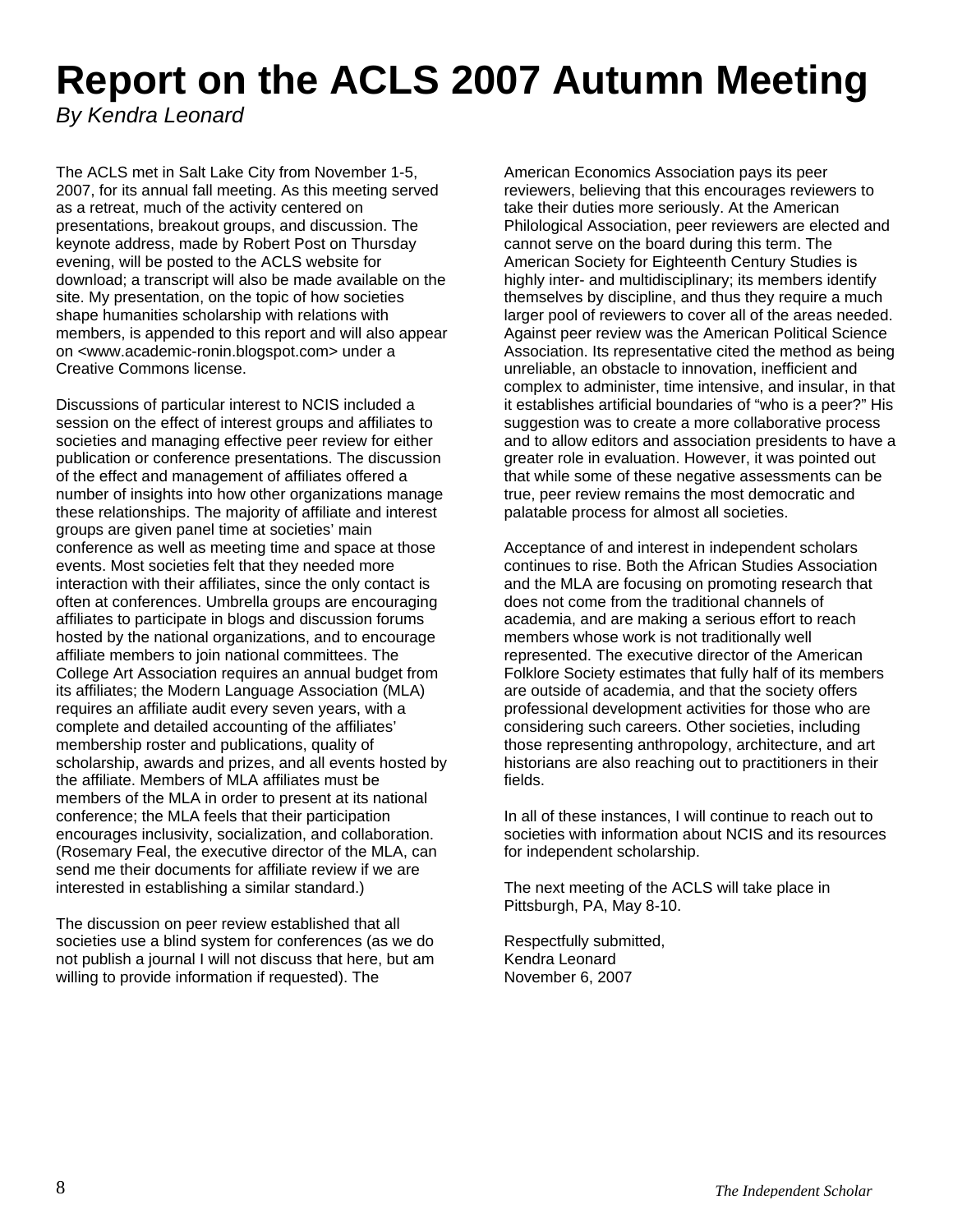## **How societies shape humanities scholarship through relations with members**

### Presented at the ACLS CAO meeting, November 2, 2007

The National Coalition for Independent Scholars helps shape humanities scholarship by making it possible for our members to contribute to the scholarly dialogue at large.

Our members are drawn from a number of areas, making it a truly multidisciplinary society. They include full-time lecturers, adjunct faculty, graduate students, professionals in publishing, policy consultants, academic and public librarians, and more. Our degrees are in Anthropology, English, History, Linguistics, Women's Studies, Comparative Literature, African History, and American Studies, among others. Many of us in NCIS have chosen to be employed outside of academia. Some enjoy teaching high school. Others like working as freelance writers or consultants. At least one writes bestselling novels.

But while we may have removed ourselves from academic employment, we have not removed ourselves from academic inquiry. Overall, our members are highly educated, generally ambitious, and almost universally isolated, to one degree or another. NCIS brings them together virtually, through a listserv, member directory and newsletter; and in person, through biennial conferences. NCIS encourages members to aim for presentations at their disciplinary conferences and publications in disciplinary journals as well as presentations at our own conference as a goal for their research.

Independent scholars can't ask a departmental colleague down the hall to read a draft of an article; in helping our members network with others in their disciplines and specific areas of research interest, NCIS provides access to educated readers for articles in preparation. ISs can't download an article from JSTOR while sitting in our offices; by the end of 2009 NCIS will be able to offer our members full access to online databases like JSTOR and Project MUSE through a special arrangement with Simon Fraser University in British Columbia. ISs can't apply for departmental travel grants to conferences, or to visit an archive; NCIS offers an annual research grant to help unaffiliated scholars go out in the field or go to archives and conduct research. Sometimes ISs have trouble even getting into archives at all. After all, we carry no university ID, have no letters from chairs or deans; NCIS can write recommendation letters for scholars who need them to get into libraries and collections. Younger ISs often don't have unaffiliated mentors to guide them; NCIS helps put together younger and more experienced scholars at our national meeting's Mentor Breakfast, so that the equivalents of junior faculty in the world outside of the ivory tower can have some "senior faculty" to help answer their questions and concerns.

We shape the scholarship of our members by making it possible for them to go out and do that scholarship. Our members' contributions, in turn, contribute to humanities scholarship overall, something they might be less able to do without the support of the society.

### *The Independent Scholar*  **Report to the NCIS Board**

From my perspective, the production of *TIS* runs smoothly each quarter. Members are willing to send articles, and the president's letter and other regular features such as Indy Times and book reviews come in regularly and meet deadlines.

The coordination of printing and mailing is timely, and the issues improve with each edition. Using FedEx/Kinko's for that process is an efficient and effective way to print and distribute the newsletter.

Bravo to Kati and Tom for their work each quarter to distribute *TIS*! My part is simple compared to theirs.

I support wholeheartedly the plan to provide *TIS* electronically from the website to members and to casual browsers, as well. In the interim, to facilitate that service I am willing to forward .pdf files to any member who requests an electronic copy.

My goal is to continue improving on the professionalism of *TIS* as it represents NCIS to the membership and the public. I am open to any suggestion that makes *TIS* a better publication.

Respectfully submitted, Linda Lucas, Editor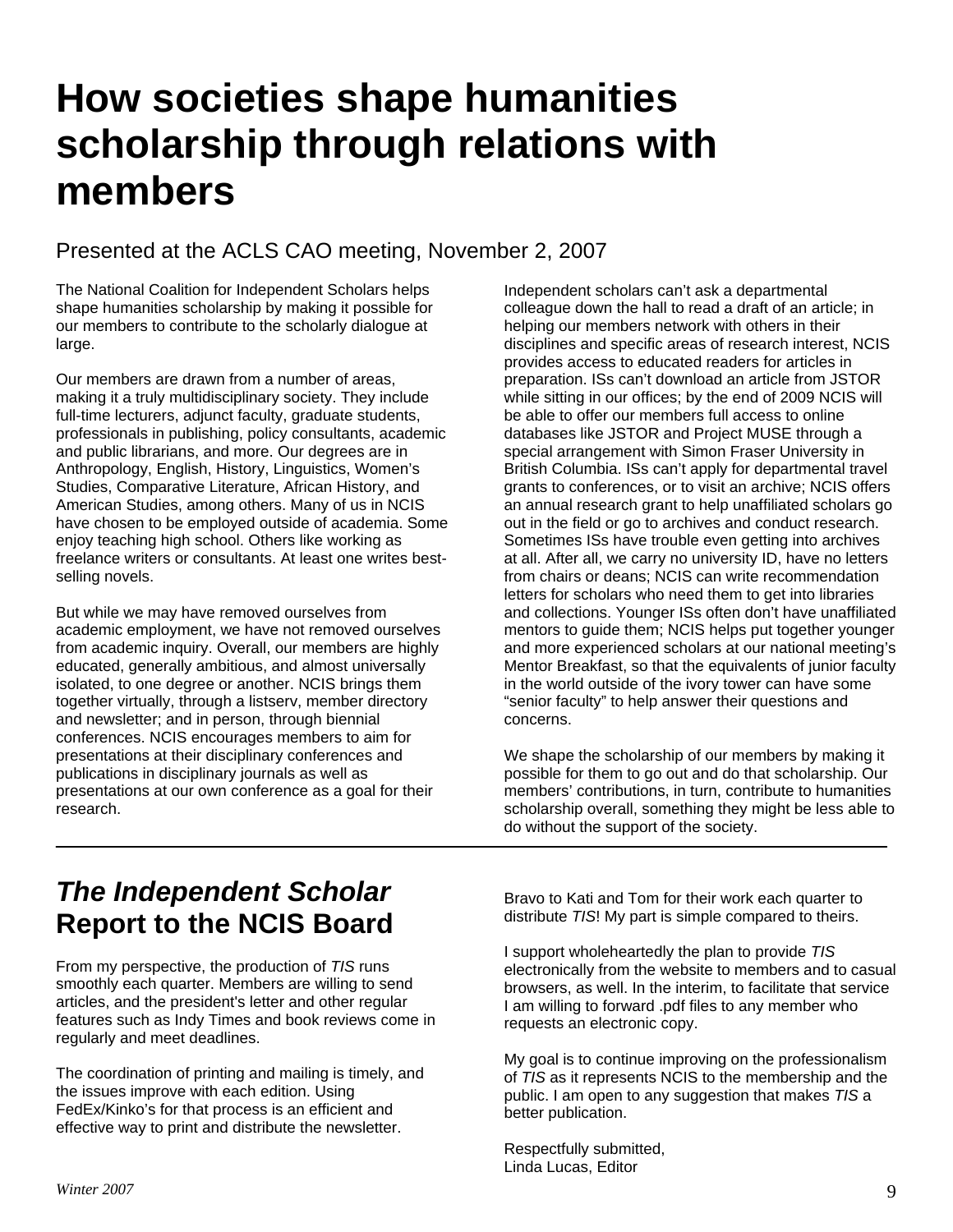### **Affiliate Relations Report**

My affiliate relations work began in early 2006 with a comprehensive listing of affiliates and contact information provided by the outgoing president, Georgia Wright. I contacted each personally by letter, phone, or email. We have ten domestic affiliates and one foreign. Four of them regularly submit information through forwarded newsletters and email agendas. Dr. Wosk from the Canadian Academy of Independent Scholars sent in a piece outlining this Vancouver affiliates' impressive accomplishments, activities, and goals.

The Affiliate Liaison's column appears in each *TIS* and began in Vol. XX, number 1, Spring 2006. At that point, I asked the membership for ideas for a new name and several were forthcoming. Using Mabel Macdonald's suggestion, the title became *Indy Times*.

One 2007 column I will highlight was the reportage on San Diego Independent Scholars' (SDIS) 25<sup>th</sup> anniversary celebration that included a photo and quotations from SDIS president Cathy Blecki and NCIS VP Kati Lynn, who attended the celebration in San

Diego. It provided a benchmark for others on what an organization can accomplish.

My email and regular mail address appear in each column so that affiliates and their members can submit information. A few members have contacted me expressing their appreciation for the column or asking questions about it. Each column concludes with an informative or inspiring "IT Tip."

The intent of *Indy Times* is to establish good will by gathering local affiliate information that will support and inspire others and reporting on it at the national (umbrella) level. The goal is to have all affiliates regularly submit items, giving them bragging rights to showcase their members. This will come as the affiliates develop on the local level. Perhaps it is time to contact each affiliate personally again.

Respectfully submitted, Mahala Yates Stripling Affiliate Liaison

## **Call for papers**

The National Coalition of Independent Scholars will hold its 2008 Biennial Conference from October 24- 26, 2008, at the Graduate Theological Union in Berkeley, California. We welcome participation by all scholars whose research is not supported by

employment in an academic or research institution; this includes adjunct faculty and graduate students. Presenters need not be members of NCIS.

The Program Committee invites proposals for individual papers, formal sessions, and short panel discussions for either the practical track, on independent scholarship

itself; or the scholarly track, focusing on presenters' individual research and findings.

Proposals should consist of an abstract of not more than 250 words; a brief scholarly biography (50-100 words) including degrees, scholarly fields and no more than two publications; any audio-visual requirements; and full contact information.

**Proposals must be submitted as an email attachment (Word only) no later than 12:00 a.m., April 1, 2008, to Kendra Leonard, Program Chair, at caennen@gmail.com.**

Please use your last name as the document title, as in Smith.doc. As in the past, only one submission per author will be considered. If you are interested in serving as a session chair, please indicate this in your submission.

> Individual paper presentations are limited to no more than twenty minutes to allow for ten minutes of discussion following the presentation. Formal sessions of three related papers may be submitted together for consideration as a whole; please submit the proposals for all three papers together in one email along with a rationale explaining the importance of the topic

and the grouping of papers. Proposals for one-hour informal sessions, including discussions on work in progress; consideration of on a particular theme in independent scholarship; or interest group discussions within a particular area or discipline may also be submitted under the guidelines above.

Kendra Preston Leonard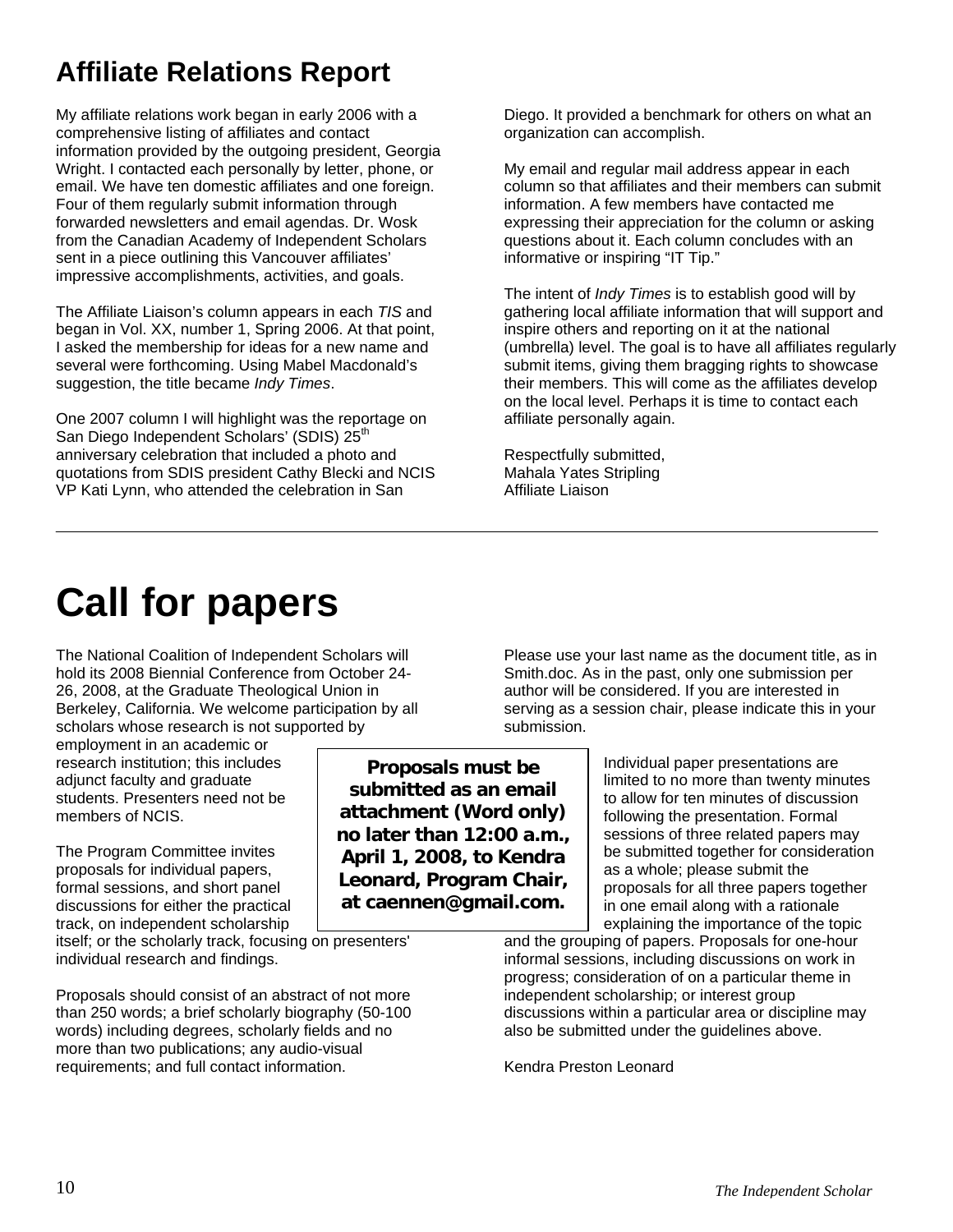## **Book Review**

Book Review by John Eastman

*Children and Our Global Future: Theological and Social Challenges*  By Kristin Herzog. Cleveland, OH: Pilgrim Press, 2005. Trade paperback, pp. xi, 244.



After reading a little more than one chapter the question arose about the primordial condition of human life marked by original sin according to Augustine and the Buddhist wheel of life as a vicious cycle in a struggle among desire, hate, and ignorance. How does the author address fundamental questions of theology? Does she have the necessary earnestness? I would say she does.

Her use of sources, especially the Old Testament concerns about the value of children, is exemplary. Lutheran and Methodist in terms of upbringing and persuasion and by no means Augustinian, the author recognizes that the relationship of Jesus to children goes beyond theological debate. Although the universal claims of modern theological movements have not taken hold everywhere and many theologians do not fully grasp the significance of children, the author is encouraged by recent developments.

The meaning of being a child is fulfilling one's needs without excess. Using post-1945 theologians, the author is aware of the childlike nature at the center of divine being without stating the ontological fact. Where the Church Fathers and the author would agree is about the state of grace. For Ms. Herzog this means that the child is dependent on grace. Her approach encompasses a great number of world religions and their myths concerning children. While the traditional concept of innocence is discounted, the likeness of the child to God found in ancient wisdom is emphasized. Ancient Israel's view of children is contrasted with the practices of the ancient world, especially infanticide. The author comments on art depicting the childlike nature of existence or the lack thereof and the importance of Philippe Ariès' work on childhood.

As well-informed adults, we know part of the picture about child labor, child combatants, and the lure of the

culture of violence for young people. The author provides context in terms of numbers and places as well as the cultural environment in regions of Africa, Latin America, and southern Asia. Even the United States is cited as an arms merchant and for its questionable recruiting practices.

She also describes alienation from our environment: war, defoliation, and birth defects; the fear of street children; the dangers of virtual reality; and children as slave labor in poor countries and institutional violence in richer ones. The sacredness of creation, an idea revered by great religions and native traditions, can serve as a means to dissolve these negative influences.

Placing a child in a religious community where it can learn and grow and enjoy becoming acquainted with God through the senses in a non-rationalistic way is one means of restoration. The natural inquisitiveness of a child will lead to growth as it is exposed to various religious and cultural communities that live side-by-side in our culture. The eyes of a child mirror the universe.

In reporting on Peruvian Christian initiatives, the author relates her own experiences among Peru's poor children and concludes that it is our mission to listen to their joyful and painful cries in praise of God and to live in solidarity with them without letting theological exchange obscure the cries of those who live on a dollar a day. Neither victims nor saviors, in a communal context children can become agents of change in situations not of their own creation.

In examining the intercontextuality and interconnectedness of life and the world, the author uses sociology and statistics to bring the problem of children in the present world into focus. A model for life, the child of God is vulnerable, humble, trusting, playful, and reliant on others. Jesus expressed this most succinctly, but all great religious leaders and ethicists knew this: Isaiah, Krishna, Buddha, Confucius, Lao Tzu, and Muhammad.

The author has written this book as a means of informing us about the need to restore the balance in a world that is careening out of control and in which children are being denied their birthright as future custodians of the planet.  $\oplus$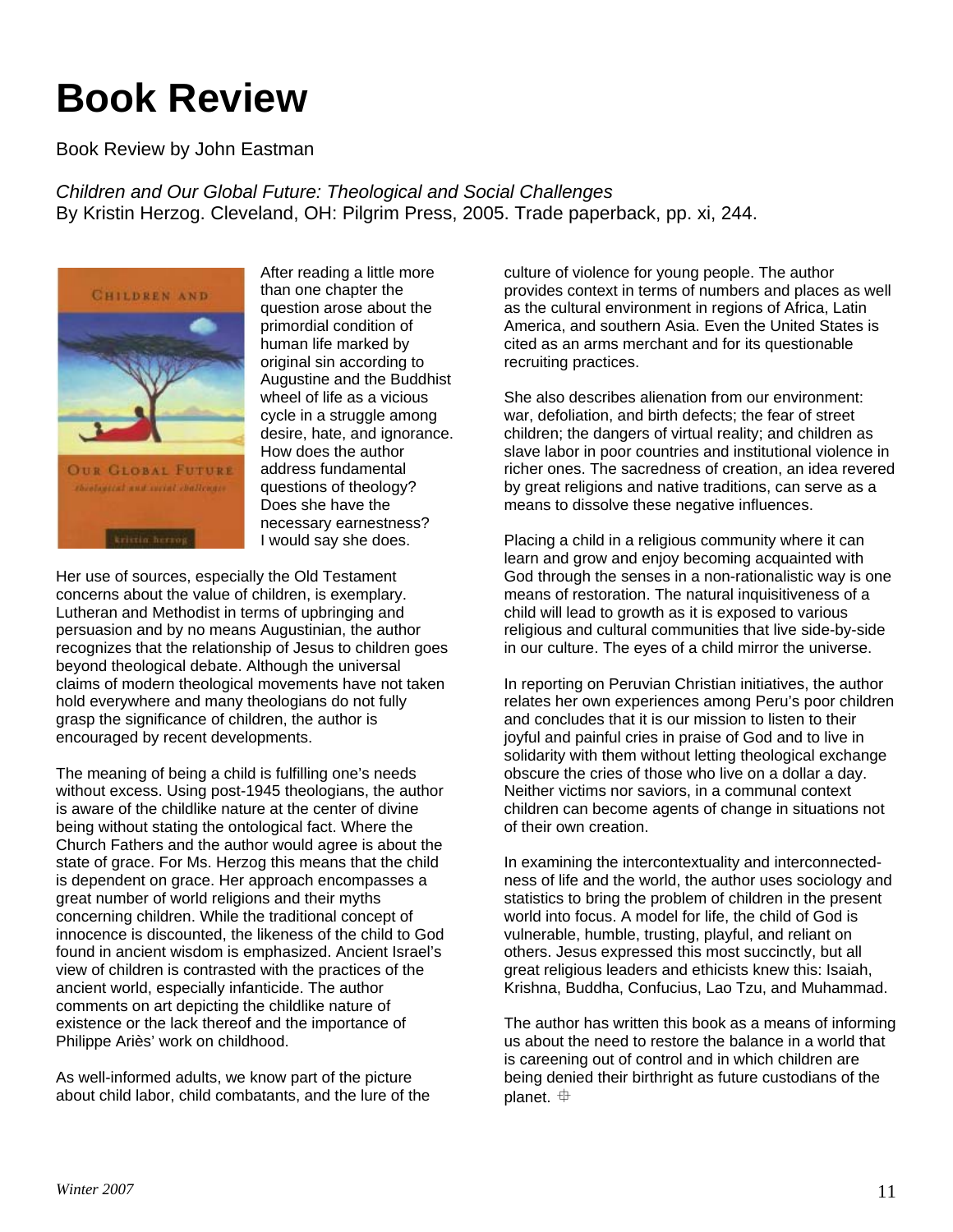## **Book Review**

Book Review Essay by Jo Ann Circosta

*The Things That Matter: What Seven Classic Novels Have to Say About the Stages of Life*  By Edward Mendelson. New York: Pantheon Books, 2006. xviii + 260.



For the lay reader, Mendelson's book offers mostly clear, non-specialist language, free of scholarly jargon. For the scholar, the work has substance and insight enough to satisfy. However, while often sensitive and intelligent, Mendelson's latest is hampered in a couple of ways. The first is that his goal of bringing the personal, moral meaning of a novel back to the fore often leads him to overreach into the

personal lives of the authors and make some rather surprising claims, assuming most readers will understand the context and basis for such claims with little or no explanation. The second is the numerous chapter subheadings that have the effect of breaking up the reading.

The book consists of analyses of seven novels written by women in the 19th and 20th centuries, three by Virginia Woolf. Mendelson chose novels by women because women were more "likely to be treated impersonally, to be stereotyped as predictable members of a category, rather than recognized as unique human beings"(xiii). Therefore, women authors were much more motivated to pay attention to the "values of personal life" in order to show their importance and to defend them against the generalizing effects of society. The books discussed by Mendelson are those which he feels most profoundly deal with life's great personal experiences: birth (*Frankenstein* [1818]), childhood (*Wuthering Heights* [1847]), growth into childhood (*Jane Eyre* [1847]), marriage (*Middlemarch* [1871-72]), personal love (*Mrs. Dalloway* [1925]), parenthood (*To the Lighthouse* [1927]), and life surrendering to the next generation (*Between the Acts* [1941]).

The novels, speaking of a unique individual, about unique experience, cannot be static expressions of ideologies or positions but involve the same "arguments" with ourselves that we partake in as our personalities evolve. Novelists often argue with and write against in later works positions or ideas which they held earlier, much as we do (presumably) in our own lives. Thus, Mary Shelley in *Frankenstein* expresses in one chapter her belief that a person chooses his or her own destiny while in a later chapter she credits the determinative

affects of forces outside the individual. This idea that interesting and meaningful novels emerge from authors' arguments with themselves appears to be the identifying claim in Mendelson's book. Yet, this same claim leads the author to make some far-reaching and striking assertions.

In chapter one, for instance, we find: "Victor Frankenstein's isolating evasions are, among other things, [Shelly's] oblique criticism of her father's evasions" (11). Although Mendelson is familiar with the author's personal life, it is not really clear how he gets from point A (her life) to point B (his rather large assumption about the author's feelings being in the writing). In discussing Woolf's *To the Lighthouse*, he makes the extraordinary leap from an analysis of her questioning the value of trying to deny one's personality to say that it amounts to Woolf's own psychological assessment of her contemporary T. S. Eliot. Simply stating that Woolf's husband Leonard reviewed a pertinent Eliot work in 1920, a few years before Woolf's novel appeared, is hardly proof that she had deduced this about Eliot's psychology and that it entered into her novel.

As the last work analyzed, Woolf's *Between the Acts* is meant to cover the final subject of personal life, death, and the reader rightly expects a close reading of it under that rubric. The chapter begins with the vague thesis that the novel "takes an old person's view of death: the disappearance of a single individual seems less momentous than it might in youth or middle age" (228). For Mendelson, the lesson Woolf offers is more one of resignation. He cites the novel's "indifferent perspective" that Woolf no longer sees the future as "aesthetic, visionary, or moral" but rather made by "primal and archaic impulses" moving toward an unknowable future (238).

However, the reader can just as easily also find in *Between the Acts* a new turn in Woolf's writing away from the refined and visionary aesthetic she had earlier adopted to one more firmly rooted in the actual life-world in which we all exist; an aesthetic that demands a more personal, realist work from the artist and more commitment and interaction from the receiver. Further, the indifferent perspective that Mendelson cites is a hallmark of Woolf's work, something she consciously sought because she believed that the author's ego often intrudes upon and disfigures the literary work. Like so many Woolf critics, Mendelson's reading of *Between the Acts* is heavily colored by her suicide four weeks after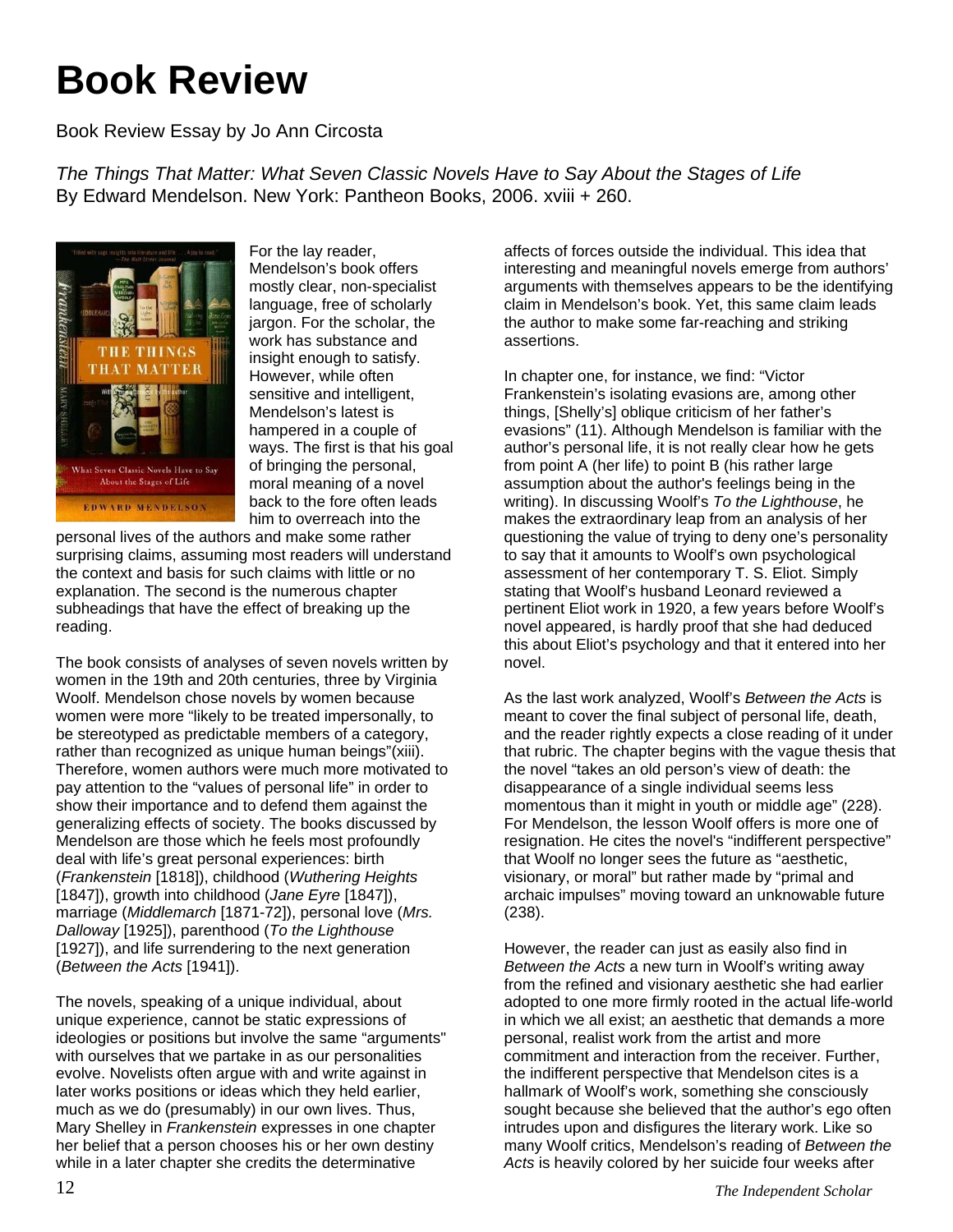finishing a complete draft of it. For him, it portrays a world of "futility and despair" (238) because that was her own state of mind. Yet, Virginia Woolf always heavily edited and proofread all her writings and counted her husband as her most reliable critic. He disagreed with her negative assessment of *Between the Acts* and they agreed that the deciding vote would be left to Leonard's partner at Hogarth Press, John Lehmann, who felt that the book was indeed worth publishing. She wrote Lehmann that she intended to revise it and have it ready for publication in the fall of 1941 (*Letters*, Vol. 6, pp 482- 486). Although she would drown herself within days of this last correspondence, the fact that she was planning revision and possible publication clearly shows an effort to fight back her illness and hold on to the future. One would expect that her troubled state of mind would be at least partly reflected in the book. However, because Mendelson seems to accept uncritically and overwhelmingly this as the overriding influence, he often overlooks the humor and opportunity for a new beginning which are also crucial elements of the novel's moral lessons. Beyond this, his perspective also tends to diminish the courageous work ethic of one of the twentieth century's most innovative and productive authors whose illness was little understood in her day.

Mendelson is Professor of English and Comparative Literature at Columbia University and the literary executor of W. H. Auden's estate. In other words, he is a real luminary in the field of literary criticism. But, I cannot help but think, reading this often insightful work, that the book reflects a certain comfort that comes with such recognition, a "Trust me, I know what I'm talking about," attitude reflective of having achieved such status. At the other end of the spectrum stands a reader such as me, who as an adjunct and independent scholar, still wishes for the same things, basics really, in Professor Mendelson's writing that I try so hard to instill in the writing of college freshman: a clear thesis, clearly defined points held together by transitional words and phrases, and the "evidence" to let me see that the writer does indeed have his facts straight. That is, after all, the hard grind of writing that we all must work through.  $\oplus$ 

## **What we hear from our members...**

Opinions expressed by contributors may or may not reflect the opinion of the editor, NCIS, and/or *The Independent Scholar.* 

#### To the Editor:

 I was pleased to find my recent book, *Ten Dollars in My Pocket: The American Education of a Holocaust Survivor,* reviewed in the Fall 2007 issue of *The Independent Scholar.* However, I was disappointed that Rhoda Lewin whom I greatly respect chose to give largely an overview of facts, whereas I was hoping for the book to convey the feeling of an epoch. May I therefore be permitted to add two sentences from another review by Walter H. Sokel, University of Virginia?

"This memoir offers a captivating portrait of US society in the early postwar years through the perspective of a sensitive and keenly perceptive young woman survivor of the Holocaust. ... Ample quotations from diaries and letters of that time give the remembered story an extraordinary immediacy."

Elizabeth Welt Trahan Amherst. MA

## **NCIS welcomes new associate member**

### **Shauna Lee Lange**

1716 Williamsburg Street, #402 Alexandria, VA 22314-5844 [shaunaleelange@gmail.com](mailto:shaunaleelange@gmail.com)

Shauna is a professional art consultant in Washington, DC. Her main area of interest is art brut (outsider art).

For more information about her other interests and her advisory service, visit her website and blog at www.shaunaleelange.com.

### **Moving?**



*We are happy to post your new address in TIS. Send your updated information to < linda-lucas@charter.net>.*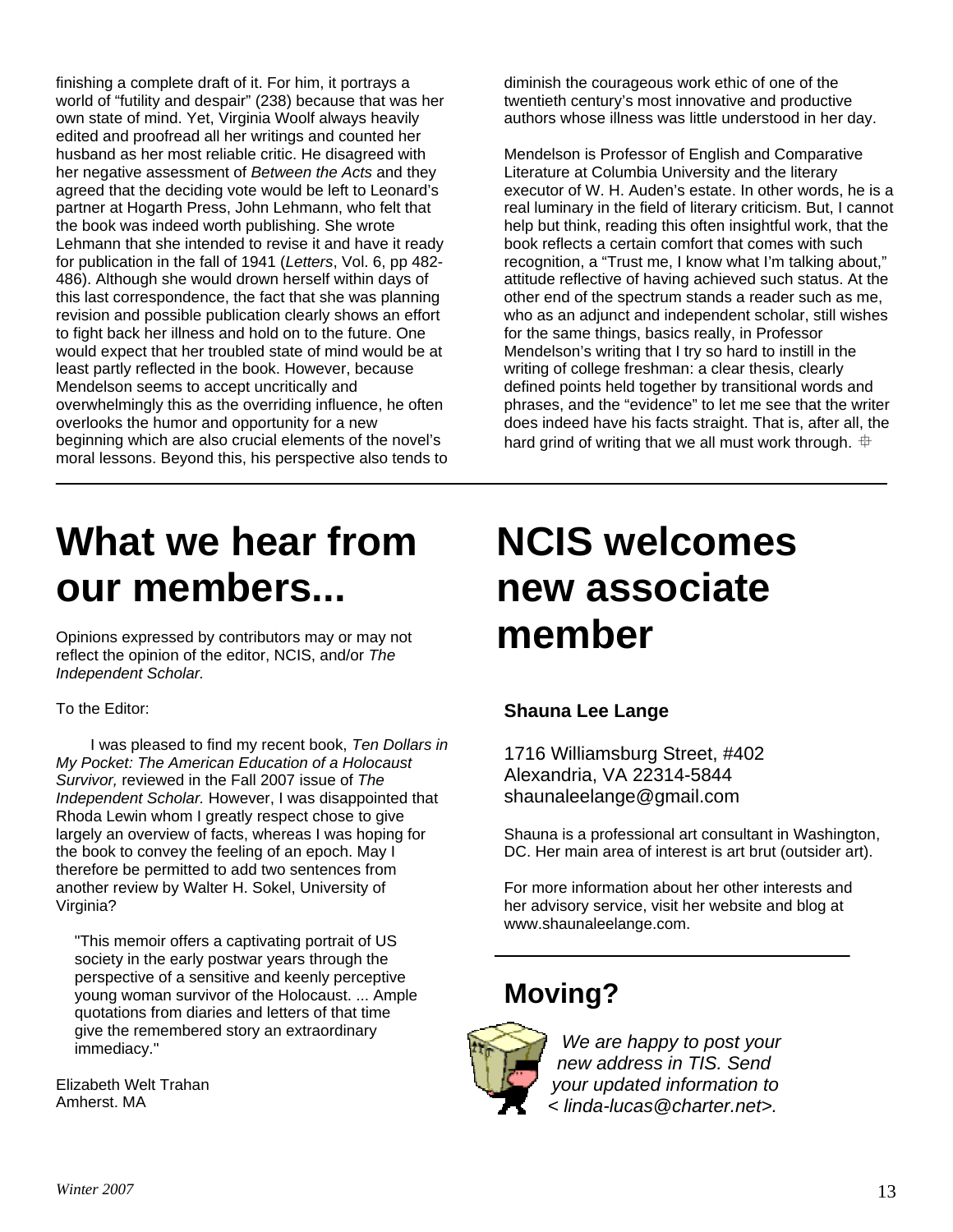## **Independent Scholars + Internet = A Flourishing Field**

*By Ellen Gilbert* 

*Editor's note:* Ellen Gilbert is one of our two newest Board members, appointed at the October 2007 Board meeting. Ellen has a D.L.S. from Columbia University and has had a career as a librarian, archivist, and editor in academia and for non-profit educational and professional organizations. She has lectured and written extensively in her fields—the history of the book, American publishing history, and the history of libraries and librarianship. Since 1997, she has been a book reviewer in the social sciences for *Library Journal* and was a proposal consultant for a major scholarly publisher. She has chapters on the University of Toronto Press and Rutgers University Press for the forthcoming *History of University Presses in North America* from Gale. This paper was presented at the NCIS National Conference, "Scholars Without Borders," in June 2006.

 I was recently reading a very good book called *Human Nature* by the distinguished British psychoanalyst D.W. Winnicott. I was working on this paper at the time, and as usual when you are steeped in something, everything else in the world seems to speak

to the project at hand; it is a kind of serendipity to the nth degree. Anyway, Winnicott, a sublimely brilliant but mercifully plainspoken man, was talking about the ways in which pediatricians-in-training might study child development. "There is no need to adopt one method and one method alone for the description of human beings," he observed. "Rather it is profitable to become familiar with the use of each and every known method of approach."[1](#page-13-0)

This willingness to hear and be enriched by different perspectives resonated for me because my talk today is about how welcoming the talents of a wide variety of scholars and practitioners in the field currently

known as "the history of the book" has resulted in a thriving hub of intellectual endeavor. I wondered if this model, which is highlighted by both great interdisciplinarity and the skillful use of the electronic environment, was one from which independent scholars might learn. I want to make clear that I do not believe Winnicott was saying that the students for whom he was writing should all become dilettantes. I think, rather, that he was warning them not to limit themselves to any one point of view, and that an awareness of all the possible approaches to understanding human nature can only be enriching.

"The history of the book" (which many believe began in France as "l'histoire du livre" in the late 1950s) looks at books and anything related to books: binding traditions, writing implements, literacy, reading habits, publishing, modes of transportation, technology (think of eyeglasses!), great collections of books. The field is happily comprised of people – including, by the way, no small number of independent scholars – from all over the world. They have enormously varied backgrounds: among them are historians, conservators, literary critics, biographers, experts in printing, chemists, publishers, librarians, and computer scientists. Independent scholars working in the field regularly appear on the lists of winners of awards from research institutions like the American Antiquarian Society and the Mellon Foundation. Their backgrounds are as varied as any of their "affiliated" counterparts. People identified as

So here's to a philosophy of inclusion. Surely, the "common good" that Bloom spoke of is to be found among independent scholars. Some of this depends, though, upon our willingness to welcome all serious comers, be they employed, unemployed, laurelled with advanced degrees or blessed with innate genius. Our understanding of the world can only benefit from shared knowledge, and the internet has given us a tool like no other for making such sharing possible.

"independent scholars" in The Register of Book History Research, an online website maintained by the University of Birmingham in England, are, for example, authorities on scientific illustration, the bibliography of medicine, copperplate printing, the study of incunabula, the "new historicism" (we IS's can spew jargon with the best of 'em), and digital technology.

Independent scholars show up on the rosters of key associations in the field, like the English Book History Postgraduate Network and the Society for the History of Authorship, Reading & Publishing (SHARP). SHARP is a force to be reckoned with in all things related

to the History of the Book. Speakers at the upcoming SHARP conference in The Hague this summer [2006] will be talking about gender and the world of books in the  $16<sup>th</sup>$  century, 17<sup>th</sup> century political pamphlets, censorship throughout history, the use of propaganda, Japanese print culture ("as a lens to understanding Japan-US relations from 1919-1952"), the implications of translations, books in the east, books in the west, textbooks, diaries, incunabula, and artists' books. Independent scholars will be right up there, contributing to this dazzling program: one from Belgium, for example, will talk about "the international market for Plantin's

<span id="page-13-0"></span> $\overline{a}$ 1 D.W. Winnicott, *Human Nature*, *(*New York: Schocken Books), 1988, 7-8.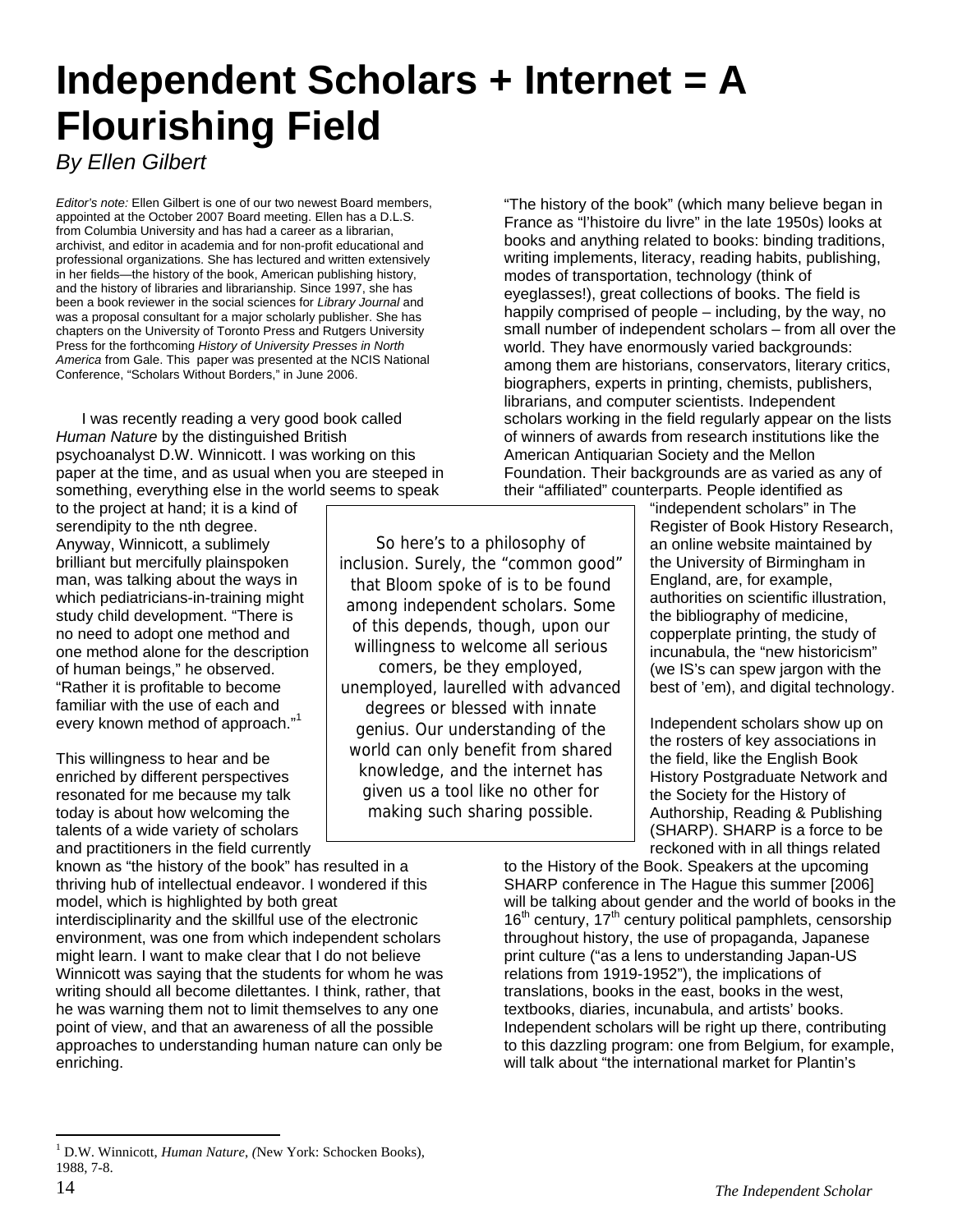trend-setting editions with engraved and etched illustrations"; a Dutch independent scholar will discuss "Infamous authors [and] the perspective of the anonymous hack-writer in the  $18<sup>th</sup>$  century," and another will consider "The position of booksellers in the Republic of Letters."

While independent scholars have typically decried their unaffiliated status and the consequent problem of accessing scholarly resources and getting published, these speakers on the SHARP program and numerous other independent researchers have clearly not been too badly hampered in their quest for primary and secondary materials related to their work. SHARP has been exemplary in creating a website that opens many doors for anyone who cares to look, at <www.sharpweb.org>. SHARP Web is comprised of hot-linked lists of online research resources, finding aids for archival and manuscript materials, descriptions of ongoing projects, names of scholarly societies, online exhibits, teaching resources, programs in book history, notices of conferences and calls for papers, and selected journals, not to mention directions for how to join SHARP's lively ListServ. How splendid it would be for independent scholars to create similar websites which could cut across disciplines and regions, and share both general and discipline-specific information about our respective interests and accessing scholarly material.

With respect to accessing materials and getting published, a new effort independent scholars should be cheering for is the "Open Access" program run by an organization that literally calls itself "Create Change," at <www.createchange.org/home.html>. Open Access is cosponsored by some real heavyweights in the world of scholarship: The Association of College and Research Libraries (ACRL), the Association of Research Libraries (ARL), and the Scholarly Publishing and Academic Resources Coalition, or SPARC. I love SPARC's description of itself as "an alliance of academic and research libraries and organizations working to correct market dysfunctions in the scholarly publishing system." Right now, there are over 1,000 peer-reviewed journals in the Directory of Open Access Journals (<www.doaj.org>) with more appearing online every month.

It should also be noted that there is a place where democracy already prevails, and that is in the "special collections" (rare books, archives, and manuscripts) departments of academic and research libraries. We are all on the same footing when using these treasure troves, since everyone is subject to the same restrictions regarding proof of scholarly intent, working in a particular room at specific times of the day and week, using pencils, etc. Ironically, it may be easier for independent scholars to gain access to primary sources in rare book rooms than to secondary sources in the same libraries!

The new online access to many digitized books, of course, also provides limited help in doing our scholarly work away from the libraries.

Before I close, I would like to say a few more words about the question of affiliation. While we independent scholars might miss the greater credibility traditionally accorded to bona fide members of academic departments, we are blessed to be unburdened by the travails of having to "publish or perish" in the name of tenure. Nor do we have to toe the line by teaching and writing about a specific canon or any other traditionally received wisdom in a given area. The literary critic Edward Said once complained that "the university experience more or less officially consecrate[s] a canon of works, a band of initiate instructors, a group of younger affiliates … [which now] actually exclude more than they include."<sup>[2](#page-14-0)</sup>

Similarly, in *The Closing of the American Mind*, Allan Bloom reverently spoke of universities of the past noting that "the relations among [faculty] and between [faculty] and students were the revelation of a community in which there is a true common good. $3<sup>3</sup>$  $3<sup>3</sup>$ 

So here's to a philosophy of inclusion. Surely, the "common good" that Bloom spoke of is to be found among independent scholars. Some of this depends, though, upon our willingness to welcome all serious comers, be they employed, unemployed, laurelled with advanced degrees or blessed with innate genius. Our understanding of the world can only benefit from shared knowledge, and the Internet has given us a tool like no other for making such sharing possible.

#### *Editor's note:*

 $\overline{a}$ 

Other published works of Ms. Gilbert include:

*The House of Holt, A Documentary Volume* (*Dictionary of Literary Biography Series*)*,* Gale, 2003.

"Confidentially Speaking: American Libraries and the USA Patriot Act," *Library Philosophy & Practice*, vol. 8, no. 1, Fall 2005.

"What Women Can Do When They Put Their Minds To It": Elaine Showalter and Virago Press, *The Journal of the Rutgers University Library,* vol. 61, 2005.

Contact Ellen at <edg5@columbia.edu>

<span id="page-14-0"></span><sup>2</sup> Edward Said, *The World, the Text, and the Critic*, (Cambridge, MA: Harvard University Press), 1983, 21. 3

<span id="page-14-1"></span>Allan Bloom, *The Closing of the American Mind: How Higher Education has Failed Democracy and Impoverished the Souls of Today's Students*, (New York: Simon & Schuster, 1987), 244.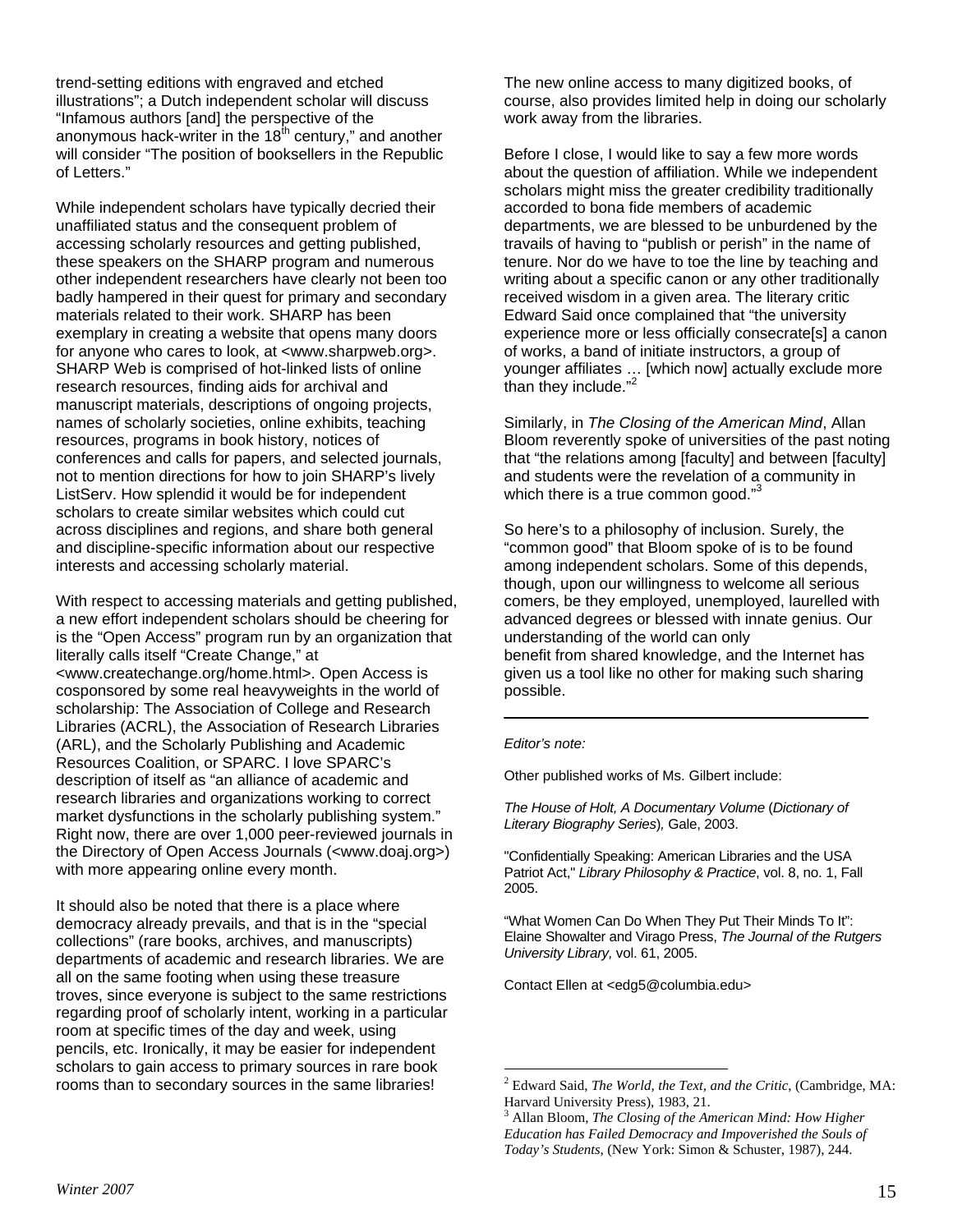## **The Art of Biography, Part 3**

### *By Mahala Yates Stripling*

*Editor's note:* This is the third of a six-part series that derives from Stripling's step-by-step process researching and writing a biography. It concludes with its publication. Send your comments and questions either to the series contributor, Mahala Yates Stripling, at <Dr.Rhetoric@aol.com> or if you wish them to be considered as a Letter to the Editor, to Linda Lucas at <linda-lucas@charter.net>. The following article is excerpted from the forthcoming *Richard Selzer: A Biography (Reinventing His Life).* 

### **III. The Interview**

In 1993 Professor Betsy Colquitt, my master's degree committee member, said to me, "You have a living subject. Go interview him." That was my first interview with Richard Selzer, Yale surgeon-writer, who is now my biography subject. For our ninth interview, last October, I arrived twenty minutes early for the 10 a.m. meeting at the Beinecke Rare Book and Manuscript Library at Yale and waited on the plaza. Selzer saw me sitting 30 yards away from the main entrance and came out to greet me. As he gave me a hug, I noted his ribs had healed from a January fall on the ice and that his low vision problems did not keep him from coming out to meet me.

Chatting like old friends, we walked up to our meeting place on the mezzanine level, just steps away from the Gutenberg Bible, which is left open in a display case. Selzer confirmed that the librarians turn one page each day.



The 1454 Gutenberg Bible at the Beinecke Rare Book



The Beinecke is a windowless six-story tower that houses priceless old papers that would deteriorate in direct sunlight. So its Danby marble walls transmitted a subdued, ethereal light down upon the large round table Selzer led me to. But there were no chairs.

Almost eighty, Selzer waved off my offer of help, went over to a stack of heavy metal chairs, and brought two back, one at a time. He had been ill and was tired from giving a keynote address in North Carolina. But in this action, I see his habitual courtesy and the former surgeon who maintained a schedule no matter how he felt.

We sat down, but before I could refer to my questions, Selzer softened his eyes and said, "I want to tell you something. I have to tell you that the older I get the more difficult it is for me to write. Lately I'm finding it arduous, but before I would leap to my desk and let it flow out of me." The last time I heard these words was in 1993, and Selzer was still recovering from a 1991 coma caused by Legionnaire's Disease contracted on a book tour. He feared oxygen deprivation to his brain for those three weeks had caused his "image-maker" to fail. But slowly his abilities came back, even if "not to the feverish degree that existed before," he said then.

and Manuscript Library. *Editor's note:* For a great companion article written about Dr. Selzer, go to: <http://www.courant.com>, search for "Surgeon Takes a Scalpel to Words," by Kim Martineau, Hartford Courant, 9 Dec. 2007. Author Stripling was interviewed for the article.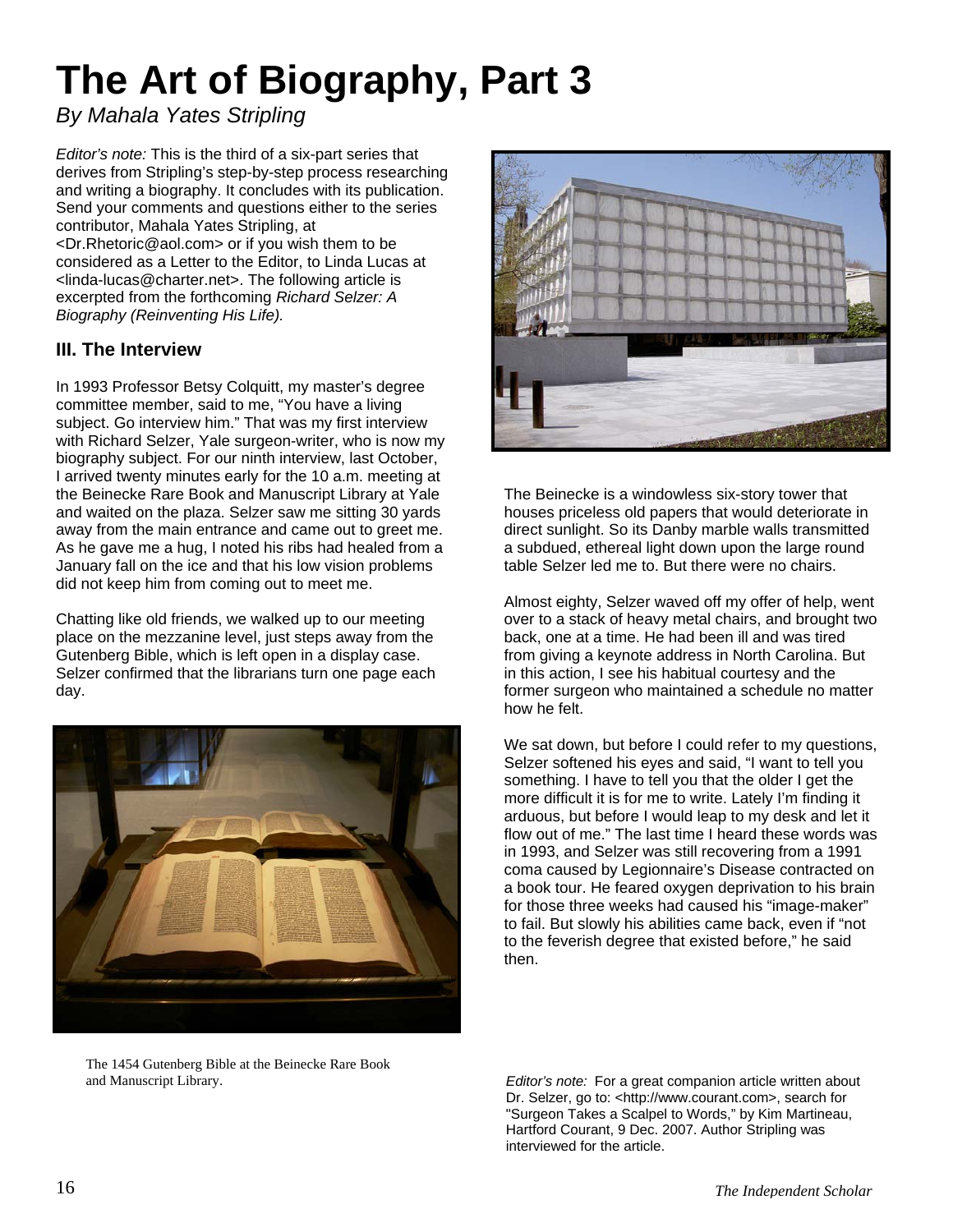"There is a certain word, *ballon*, in ballet, when the dancer makes a leap up. It's the lift that he or she has and then seems to pause at the apex for a second, seems to hang in the air before descending--and that lift and pause is called *ballon*. Before my illness, I had *ballon*. I could leap and then descend. I probably lost something in that illness. It doesn't seem to me quite so effortless. It's as though the ballet dancer has gotten

cold and arthritic, and he can't quite make it up in the air the way he did before. I have that feeling."

But sixteen years after his coma—and in spite of his self-professed frailties, Selzer is still working. Besides all of his eleven books remaining in print, Yale University Press will publish a book of his letters and a book of his diaries this spring. Then a novel he wrote fifty-four years ago, when he was a 26 year-old second year surgical resident drafted into the army and sent to



*In the old days the writers of note died, and then they were taken up. But in this day of ours, when time is compressed, it happens that a writer such as myself is taken up before he is dead. It's awkward. It seems that it has come out of its time—that I should have died. And then it would be easier for everybody.* 

*But then, on the other hand, for a person like you, you have the singular advantage of having looked at me, talked to me, and heard me. The biographers of yore did not have that. But you can feel my personality and record it in your writing.*  — Richard Selzer to author (1998 interview)

Photo courtesy of Yale Medicine/TerryDagradi

Korea, will be next. The novel, retitled *Knife/Song/Korea*, describes his work south of the demilitarized zone, including delivering the babies of natives and amputating legs in a country thick with landmines. He reflects on those times: "I felt inadequate because I had total responsibility, so to keep my sanity I decided to keep a journal of my experience. I wrote every day and just before I returned to the states, I decided to turn it into a novel. There was a good reason for me to change it into fiction; I did not want to offend anyone. For all these years, I completely repressed what had been written because it was such a difficult period in my life. Finding the novel in the archives was a literary incarnation. There's a lot of curiosity about it. Just the way it resurfaced. Even though I'm not sure it will be to my credit, I'd like it to see the light of day. There are still three new books coming out of this old carcass, which is exciting because I'm 79 years old and still functioning."

These are the words of a disciplined and resilient man still passionate about his work. Essays, a play, and stories will be collected into a new anthology, his 9<sup>th</sup> book since the coma. I always love to hear the genesis of a new story, and when he recounts it, my ears perk up. One day he was walking across the Green Island Bridge in his homeland, Troy, New York, and saw a half moon in the sky. "I took it as a sign," he says of his new story, "Half Moon," about Henry Hudson's third voyage in search of the direct route to the Indies. "Hudson came up the great river that's named after him. He went as far as what is now called Troy and couldn't go any farther.

Judaism. He just couldn't do it. So his mentor sent him away!" The boy went to the docks of Amsterdam where Henry Hudson took him on board as a cabin boy. Selzer named his hero Kees Nooteboom—after a Dutch author he admires, Cees Nooteboom, "who helped shape me into the kind of writer I am." Selzer read me a passage from the story, but I will have to wait for the publication of the obviously autobiographical piece to

learn of Kees' fate.

Then I knew I must write an account of that third

voyage." He told it through the eyes of a sixteen-year-old Dutch boy, a gifted youngster taken from an orphanage by a childless Jewish surgeon who wants to convert him and teach him medicine. "But he could never accept

> As our two-hour talk wound down, Selzer's voice was thin but thoughtful: "I'm lucky in a way because I found my calling in surgery and I also found my destiny in writing. I'm very happy to have lived those two lives and to have

succeeded in both beyond my imagination. I never expected that my writing would be read by so many generations of medical students, nurses, and doctors all over the world. It's amazing to me." I felt heartened. Although Selzer is an obsessive stylist fearful of not being good enough, he is no longer refuting his merit as a biography subject. In the end, history will determine his stature. As we exited the building to head for lunch, Richard Selzer showed me his sturdy wooden cane stored in the cloak closet. His practical wife, Janet, had triple-tied it with red yarn at its base, so he won't forget it. It helped Selzer with his balance after his coma and again following last winter's fall. But this time he left it behind, taking my arm for the short walk down Wall Street to Mory's.

#### **Author notes:**

- The Selzer Archive is at UTMB, Moody Medical Library in Galveston, Texas.
- Mory's, a restaurant at 306 York Street, New Haven, Connecticut, is filled with old Yale memorabilia.
- For interviews, I use a Canon Power Shot A70 camera and a RadioShack CTR-122 audio recorder, with LN 90-min tapes.

#### **Expect this next:**

In this piece I placed my subject in a particular place and time to get a substantive portrait that includes his interior life. Next will be a discussion of authorial tone.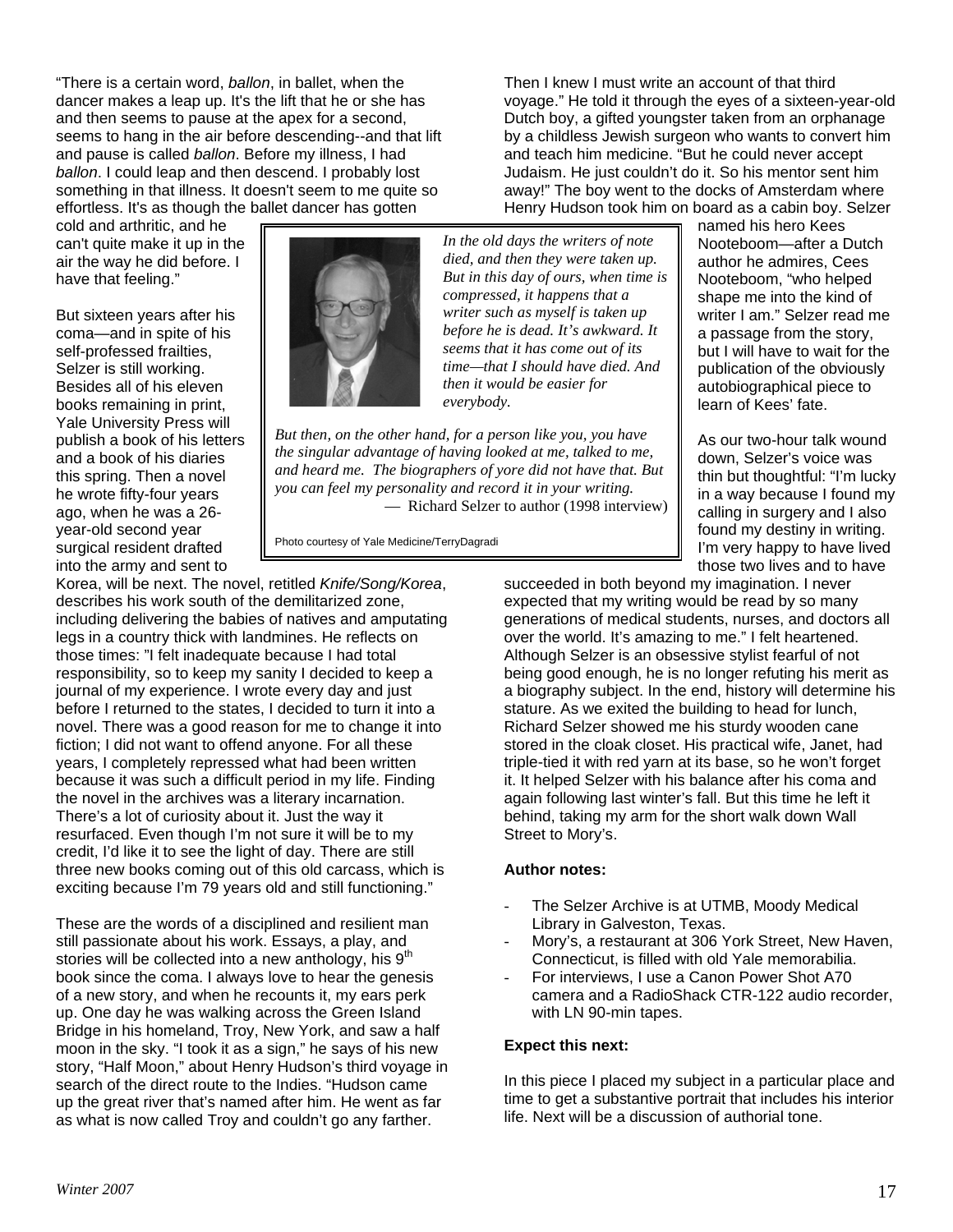## **How Research in France Affects My Work as a Poet, Historian, and Editor**

*By Bette W. Oliver* 

*Editor's note:* Bette W. Oliver is an independent scholar specializing in late eighteenth-century France. She is the author of *From Royal to National: The Louvre Museum and the Bibliothèque Nationale* (Rowman & Littlefield, 2007), has written articles and papers on the arts, museums and libraries in eighteenth-century France and published eight volumes of poetry. Her paper was presented at the NCIS National Conference, "Scholars Without Borders," in June 2006.

When I was in high school, I dreamed of becoming a foreign correspondent, preferably in Paris. With that goal in mind, I attended The University of Texas at Austin and earned a bachelor's degree in journalism, followed by a master's degree twelve years later. By that time, married and with three small children, my dream of becoming a foreign correspondent seemed distant indeed. However, while working as a writer and editor in various venues over the years, I continued to pursue my interest in French history and culture, even managing to live for one year in Brittany. Finally, in

1987, I decided to return to The University of Texas to work on two graduate degrees in Modern European History.

Meanwhile, only one year before, I had begun working as the assistant editor of *Libraries & Culture*, a multi-disciplinary scholarly journal published

quarterly by The University of Texas Press. At that time, I knew very little about the field of library history and was surprised at the number of articles sent to *Libraries & Culture* for consideration. As my editorial work required that I read all of the articles, essays, and book reviews submitted to the journal, I began to gain a real appreciation of the role of libraries and archives in preserving the cultural record. Reading articles such as "Biography of a Library: The Western European Manuscript Collection of Peter P. Dubrovski in Leningrad" or "Politics and Scholarship in Seventeenth-Century France: The Library of Nicholas Fouquet and the College Royal" increased my interest in libraries as they related to European history.<sup>[1](#page-17-0)</sup> In addition, as part of my doctoral program, I took three courses at the Graduate School of Libraries and Information Science: two on books, libraries and civilization, taught by

<span id="page-17-0"></span><sup>1</sup> Patricia Z. Thompson," Biography of a Library: The Western European Manuscript Collection of Peter P. Dubrovski in Leningrad," *Journal of Library History* 19, no. 4 (Fall 1984): 477-503; E. Stewart Saunders, "Politics and Scholarship in Seventeenth-Century France: The Library of Nicholas Fouquet and the College Royal," *Journal of Library History* 20, no. 1 (Winter 1985): 1-24. Note: The *Journal of Library History* was the title of the journal until 1988, when it became *Libraries & Culture;* in 2006, the title was changed to *Libraries & The Cultural Record*.

the current editor.

correspondence led me to conduct further research on Jean-Baptiste Pierre LeBrun, an ambitious, well-connected Parisian art dealer and connoisseur involved with the selection and restoration of paintings confiscated by Napoleon's armies throughout Europe between 1794 and 1815. His work at the Louvre, as it was transformed from a

royal to a national institution, is documented in a justcompleted manuscript for Lexington Books entitled *From Royal to National: The Louvre Museum and the Bibliothèque Nationale* (published 2007).

Donald G. Davis, Jr., the editor of *Libraries & Culture*, and one on archival research, taught by David Gracy,

By the early 1990s, I had begun making annual trips to

Paris to conduct research at the Bibliothèque Nationale, and the Archives Nationales, for my dissertation entitled "Elisabeth Vigée-LeBrun, Jean-Baptiste Pierre LeBrun, and Marguerite Gérard and Their Roles in the French Artistic Legacy, 1775-1825." During this period of research and writing, I became keenly aware of the vast amount of material preserved in the French national library and archives. I also gained a new appreciation of those late eighteenthcentury curators and librarians who had worked to

After I completed my dissertation in 1997, I began to present papers at the annual conferences of various French history organizations on the topics of the confiscation and preservation of national collections in times of war and revolution, and on the efforts of those responsible for their protection. $2$  Research for these papers led me to discover such figures as Jean Roland, and his wife Manon, Sébastien Roch Nicolas Chamfort, Jean-Louis Carra, and Pierre-Louis Ginguené, all of whom were initially involved in preserving and enriching the collections at the Bibliothèque Nationale. It was Roland, serving as the interior minister in 1792-93, who assumed responsibility for the protection of cultural monuments from theft, vandalism, and destruction. Serving under



**The Louvre Museum, Paris**

 $\overline{a}$ 

 $\overline{a}$ 

protect their valuable national collections in the chaotic period following the French Revolution. This new interest in the preservation of documents and

<span id="page-17-1"></span><sup>&</sup>lt;sup>2</sup> Papers have been presented at meetings of the Western Society for French History, the Consortium for Revolutionary Europe, 1750-1850, the Society for French Historical Studies, and the American Society for Eighteenth-Century **Studies**.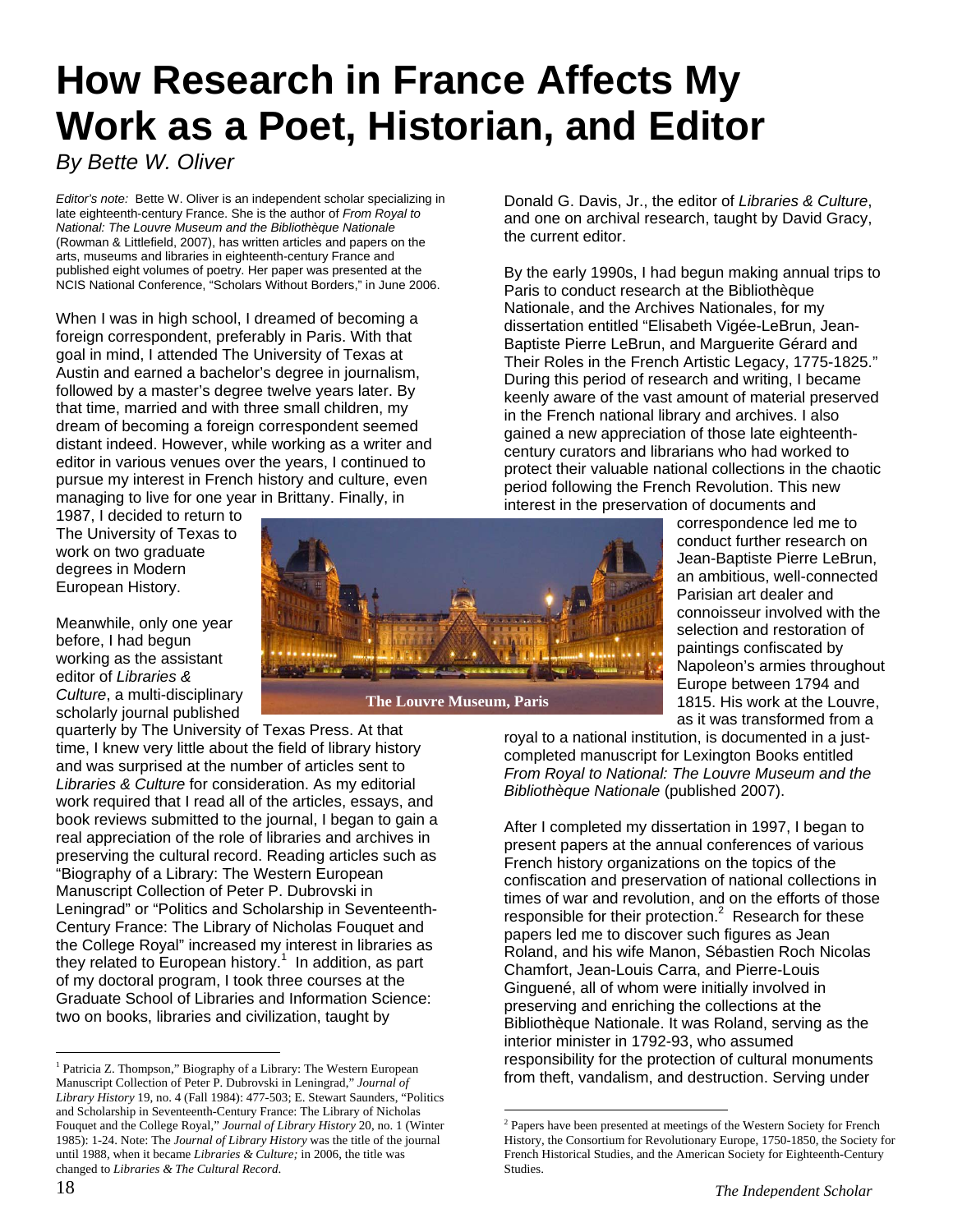him as the first co-directors of the Bibliothèque Nationale were the writers Chamfort and Carra, who supervised personnel changes, increased public access, and managed a shrinking budget in their efforts to make the library a visible symbol of republican pride. Ginguené, a literary historian, who served as the

While my work as editor and pursuer of French history became ever more intertwined, my poetry also came to include those fascinating characters from late eighteenth-century France. The third collection, entitled *Souvenir*, benefited greatly from my research on the artist Elisabeth Vigée-LeBrun, which had included visits

Department director of the of Public **Instruction** from 1795- 98, was in



, to Versailles - where Vigée Marly-le-Roi, and Louveciennes, LeBrun is buried. At this

charge of

allocating funds for the national library

The Bibliothèque Nationale de France, seen from the right bank of the Seine river.

Chamfort's collected works in 1795, thus enduring that lives (Roland and Chamfort). By 1795, only Ginguené remained alive. and museum, as well as for theaters, festivals, and education. He was also responsible for publishing his often-quoted aphorisms would continue to delight future generations of readers. Roland and Carra, members of the Girondin faction, and Chamfort, friend to many Girondins, were either executed in October 1793 (Carra and Madame Roland) or took their own

truly remarkable. In fact, heroic efforts , that had belonged to the royal family or to aristocrats; these were judged That such immense efforts were undertaken to ensure French cultural and intellectual life in the midst of the turbulence of the French Revolution is were often necessary to preserve valuable materials, especially those "useless" by the revolutionary government. Sometimes, against orders, these tainted items were disguised and

stored in unusual places, a number of which were not discovered until the renovation of the Bibliothèque Nationale in the late nineteenth century.

as the Louvre Museum and the Bibliothèque Nationale, I wrote two essays about the development of French French history colleagues to book review opportunities collections. Although not in the sense that I had earlier imagined, I was indeed becoming a foreign correspondent. Inspired by my research on those who had contributed greatly to the creation of new public institutions, such libraries for *Libraries & Culture*. [3](#page-18-0) I also alerted my at the journal, and looked for appropriate books to order that dealt with the preservation and enrichment of



"...the past is always present at the Palais Royal"

, and its past denizens time, the Palais Royal, also began to figure prominently in my poetry. Every day, on my way to the

t the Palais Royal and gradually began to treasure tha particular space in the heart of Paris. To paraphrase one of my poems on the topic, I found that "the past is Bibliothèque Nationale, I walked through the gardens of always present at the Palais Royal."[4](#page-18-1)

section on Italy, where I found the past to be very much My fourth volume of poetry, *Voyages*, featured poems on eighteenth- and twentieth-century Paris, as well as a

> alive. The next volume, *Images*, focused on and also included a poem about research and the necessity for accuracy. This poem, warned/ to put false words/ in another's mouth./ And I heard/ and I believed/ what nineteenth- and twentieth-century Paris, entitled "Check Your Sources," recalled advice given in journalism school: "Check your sources/ Then check them again/ . . . And it wouldn't hurt/ he said/ to do it a third time./ It amounts to a cardinal sin/ he the good professor said."<sup>[5](#page-18-2)</sup>

The most recent volumes, Passages and *Confluences*, the latter of which includes a section on Russia, feature us/ and from time to time/ to engage/ in silent onversation/ before they disappear/ to keep their next c more poems on today's Paris, but always with the presence of the past noted, as in the poem entitled "Foreign Cities." In this poem, I write of the "sudden awareness/ felt in foreign cities/ whose former inhabitants/ sometimes choose/ to stride along beside appointment."<sup>[6](#page-18-3)</sup>

the National Convention from the Department of the Another poem in *Confluences* concerns my current research topic, or at least one aspect of it. As mentioned earlier, many moderate members of the revolutionary government suffered persecution and death in 1793 and 1794. François Buzot, a deputy in

<span id="page-18-0"></span> $\overline{a}$  $3$  Bette Oliver and Hermina Anghelescu, "The History of Libraries in France: Histoire des Bibliothèques Françaises," 4 vols., *Libraries & Culture* 30, no. 4 (Fall 1995): 409-427; Bette Oliver, "Safeguarding the Nation's Past: Chamfort's Brief Career at the Bibliothèque Nationale," *Libraries & Culture* 34, no. 4 (Fall 1999): 373-379.

<span id="page-18-1"></span><sup>&</sup>lt;sup>4</sup> Bette Oliver, "At the Palais Royal," in *Souvenir* (Morgan Printing, 1997): 21-30.

<span id="page-18-3"></span><span id="page-18-2"></span><sup>5</sup> "Check Your Sources," in *Images* (Morgan Printing, 2001): 75-77. 6 "Foreign Cities," in *Confluences* (Morgan Printing, 2005): 71.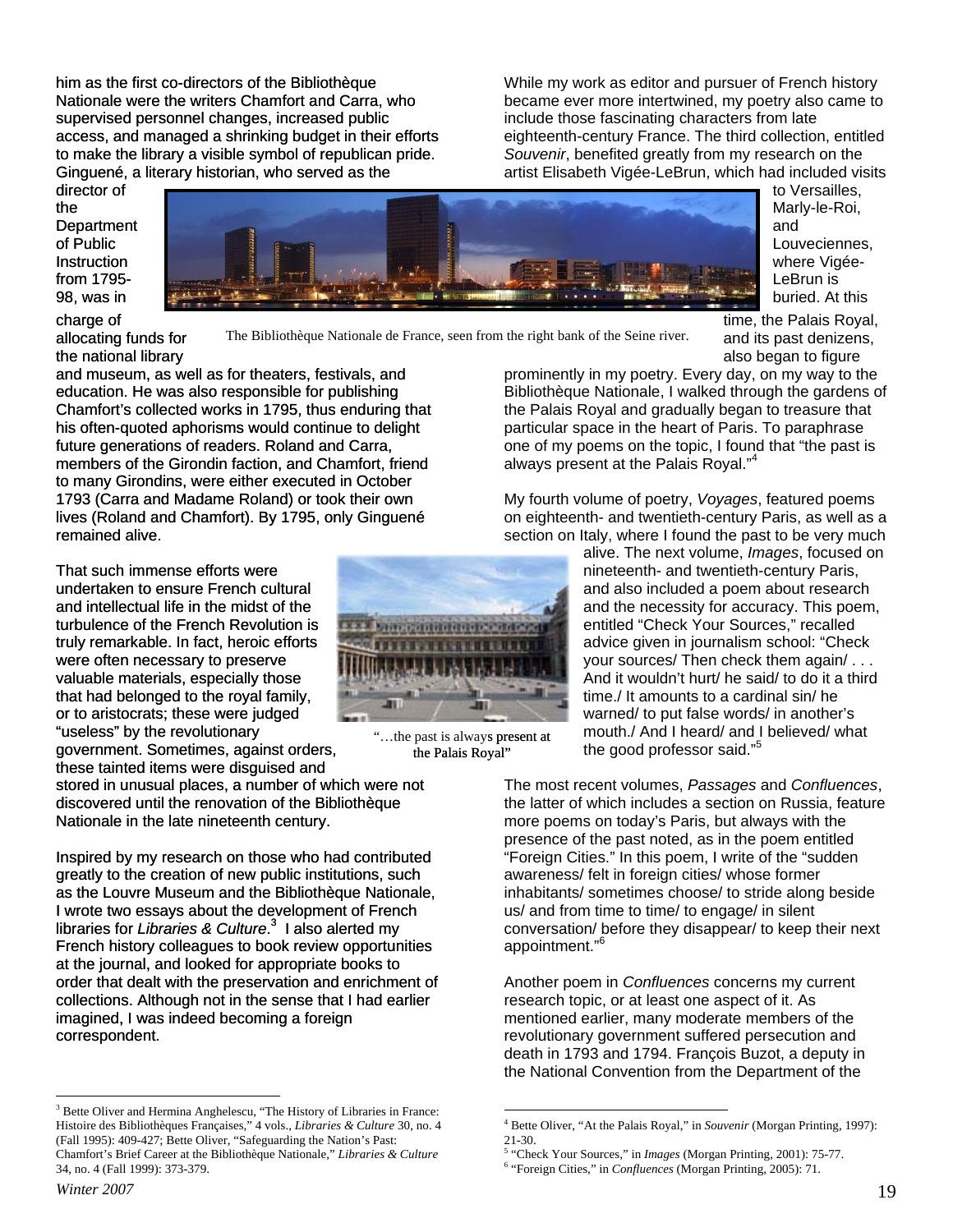Eure, managed to escape from Paris with a group of his friends. They went first to Caen in Normandy, where they hoped to stir up a rebellion against the government in Paris. They were not successful, b ut their words did influence a young woman named Charlotte Corday, who decided to take action hers elf. She left Normandy for Paris, managed to get an appointment to see the radical Marat on the pretext that she was bringing news from the Girondins i n Normandy, and proceeded to stab him to death. This event was immortalized in David's painting of Marat dying in his bathtub for which Corday was duly executed.

Buzot and his friends next tried for better luck in the rather than submit to execution. Manon Roland had written in a letter to Buzot, while she was in prison, that he should die as he had lived, as a free man, and Bordeaux region, where they had friends and relatives. They remained there in hiding until the summer of 1794. With representatives from Robespierre's faction closing in on Buzot and his friends, some of them elected to commit suicide

he took her advice. However, before taking his life, he had given his memoirs to a trusted couple for safekeeping; they were later executed for helping the Girondins, but Buzot's memoirs were found and fortunately preserved. They are exceptionally well written and filled with moving images, as well as lucid arguments, on behalf of the moderates with whom he worked. Buzot's ideas on government, the rule of law, the welfare of the people, and the dangers resulting from an ill-informed and gullible public are as true today as when they were written.

Reading the words of Buzot, the beloved of Manon Roland, in the agreeable silence of the Bibliothèque Nationale's Department of Manuscripts, I was transported from 2005 back to 1794, and it was inevitable that a poem should result from this experience.<sup>7</sup> Entitled "The Music of His Words," I believe this poem encapsulates what I have been expressing about the intersections of journalism, historical research, and poetry in my life, and I would like to close with these words on Buzot.

<sup>7</sup> "The Music of His Words," in *Confluences* (Morgan Printing, 2005): 89-92.

\_\_\_\_\_\_\_\_\_\_\_\_\_\_\_\_\_\_\_\_\_\_

### **The Music of His Words**

Reading the words of one long dead written in his own hand in some certain haste on fine grade paper still unyellowed these two hundred years the very ink seemed to command me to listen – to listen to the music of those well-chosen words that necessary testament to what had been and to what almost was.

Sitting there in the fading winter light of the old bibliothèque Surrounded by voices from the near distant past I willingly surrender to the insistent melody appearing before me and time ceases to exist.

I find myself, instead, standing just behind looking over the shoulder of the one who pens these words by candlelight – listening for footsteps sure to come before the night was done – sharing these words of hope and sorrow pain and regret and occasional anger but never words of doubt nor of remorse.

I can hear him clearly now his voice determined to be heard can see his slender fingers racing across the clean white pages pausing now and then to cross out neatly the occasional misspelled word for there is not time to make a perfect copy now –

There is so much he wishes to explain before he is finished here tonight so much to explain to trace the tumult of these recent months so that others might begin to understand in the days ahead still so much to record in the little time remaining – for he must leave something of himself behind some living remnant that cannot be erased that can be recognized by another caught in time somewhere across the ages –

And now the music of his words lives on within this temple filled with winter light the music of his words lives on here within these still white pages.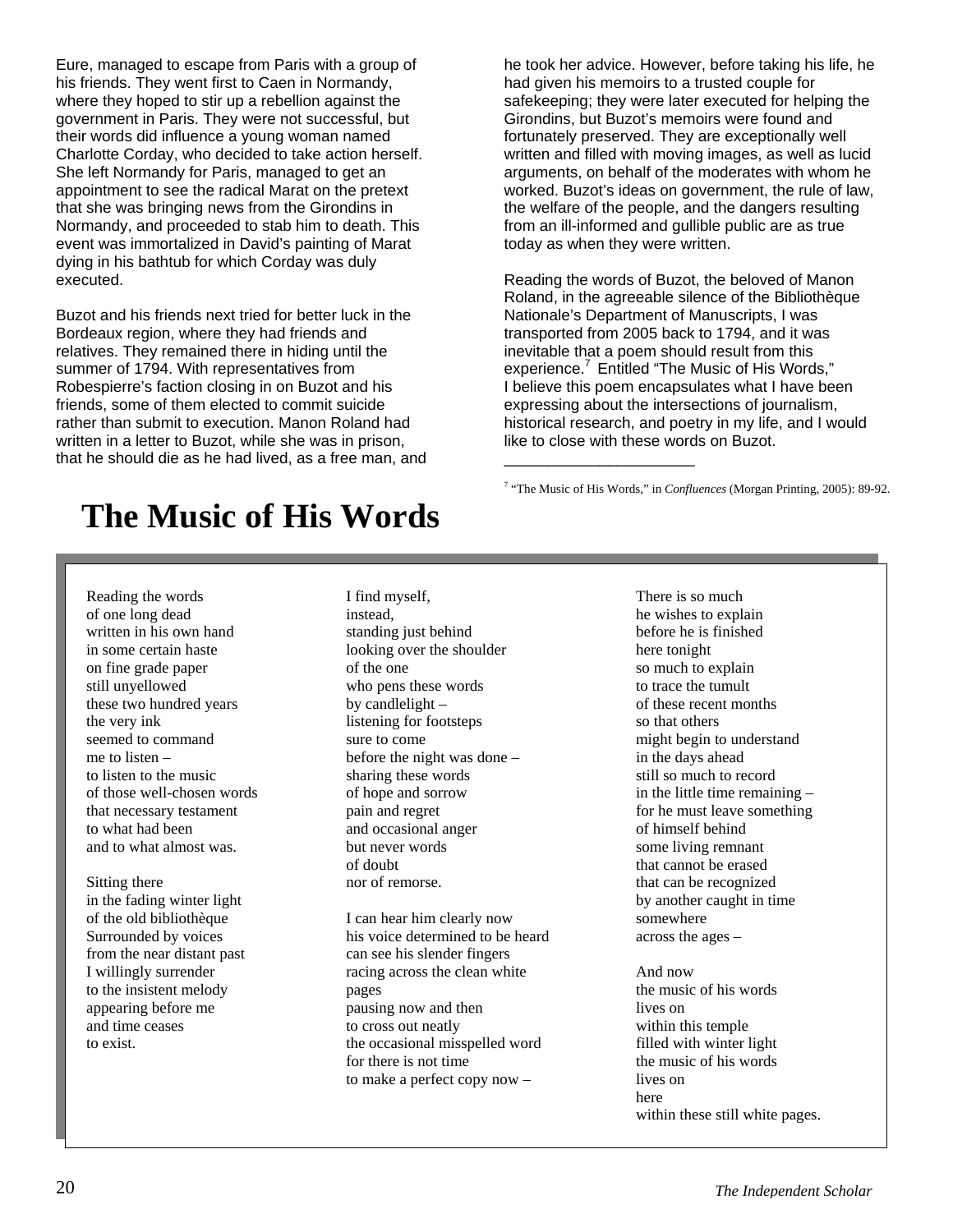

### **Indy Times: Affiliate Liaison's Corner**

*By Mahala Yates Stripling*

Indy Colleagues,

On my recent trips to New York City and New Haven, CT, I discovered that The New York Public Library and Yale University subscribe to *The Independent Scholar*. So here's a shout out to those readers, in the grand reading room of the NYPL—it's two football fields long—and in the cozy coves of the gothic Sterling Library. Also, to those who are reading this in a comfortable easy chair at home, here's the latest news from our affiliates. Send your affiliate news to: <DrRhetoric@aol.com>.

#### **Center for Independent Study**

http://www.cistudy.org



This year the CIS reading group explores the friendship binding Turgenev, Flaubert, and Henry James, by reading *Fathers and Sons*, *A Sentimental Education*, and *The Ambassadors.* 

CIS meets in the Hall of Graduate Studies, Yale University

In May*,* Ruth Schmitt presented "Crossing the Language Barrier," relating the importance of good translations, especially when colloquialisms, local dialects, and slang—indicating class or other distinctions—makes it hard to accurately represent a foreign culture.

#### **The Northwest Independent Scholar's Association**

<http://home.pacifier.com/~mdelacy/nisa>

At the September meeting of NISA, their guest speaker, Joshua Binus, presented "How the West Was One: Extra-high Voltage Electrical Transmission and the Origins of the Western Grid." Binus, a teacher and executive director of Northwest History Network, has worked for the Fort Vancouver National Historic Reserve, Oregon Historical Society, and Pacific Historical Review. He talked about how the modern electrical infrastructure of the American West took shape in the midtwentieth century, and by the late 1960s, the extra-high voltage transmission system, the Pacific Northwest-Pacific Southwest Intertie, allowed on-demand energy exchanges across many states and parts of Canada. Binus explained the importance of the West's sub-grid integration that links construction and operation of the Columbia River hydro system.

#### **Today's IT tip:**

While still in high school, Stephen King's first editor gave him this advice about removing irrelevancies, "Write with the door closed, rewrite with the door open. Your stuff starts out being just for you, in other words, but then goes out. It belongs to anyone who wants to read it. Or criticize it." (*On Writing*, 57).

### **The Institute for Historical Study**

[http://www.tihs.org](http://www.tihs.org/)

In their fall newsletter, President Jules Becker notes the passing of their Founding Director, Frances Richardson Keller, who helped to establish the meritorious concept of independent scholarship at the end of the 1970s.

#### **Capital Area Independent Scholars**

We were pleased to make a new friend, Edith Couturier, at the NCIS Board meeting in Washington, D.C.

N.B. NCIS affiliate websites and contact information is here: <http://www.ncis.org/affiliat.htm>

#### **San Diego Independent Scholars**

http://www.sdscholars.org

On Saturday October 13, 2007, seventeen members and friends came together to remember Jane Ford, founder, independent scholar, and generous friend. We shared photographs and memories. We appreciated Dr. Bill Fischer, SUNY-Buffalo, for his thoughts about Jane as a student in his Henry James seminar, and afterwards, as they kept contact through Christmas cards, and finally renewed their friendship in person when he and his wife moved to Oceanside after he retired. Special thanks go to Dr. John Halperin who made the opening and closing remarks, emphasizing the high quality of Jane's work as a scholar. Ariss Treat closed our memorial by reciting a poem from the Greek anthology. Gerry Horwitz organized the "high tea" refreshments. We also thank Joan Casale, the Gartners, Bill Houghton, and all who brought food. The Jane Ford Memorial fund was established to honor this fine scholar and good friend. —Catherine Blecki, SDIS President

Other news from SDIS's *Scholar's Notebook*:

- Tom Samaras, who developed a theory of aging based on the Second Law of Thermodynamics, spoke on his book, *Human Body Size and the Laws of Scaling: Physiological Performance, Growth, Longevity and Ecological Ramifications (*Nova Science Publishers, NY). He applies physics, engineering, and configuration management to body size, health, longevity, and human performance. What is the role of height in chronic disease and longevity?
- Food for political thought: Dr. Samuel L. Popkin says a winner must be adept at the two-step, with success determined by the ability during the nomination and then the general election to move smoothly a little to the left or right—and back again. While keeping the base fired up, the candidate must not abandon the center.
- SDIS formed a new study group, Colloquy Café, indicating their eclectic group and informal style.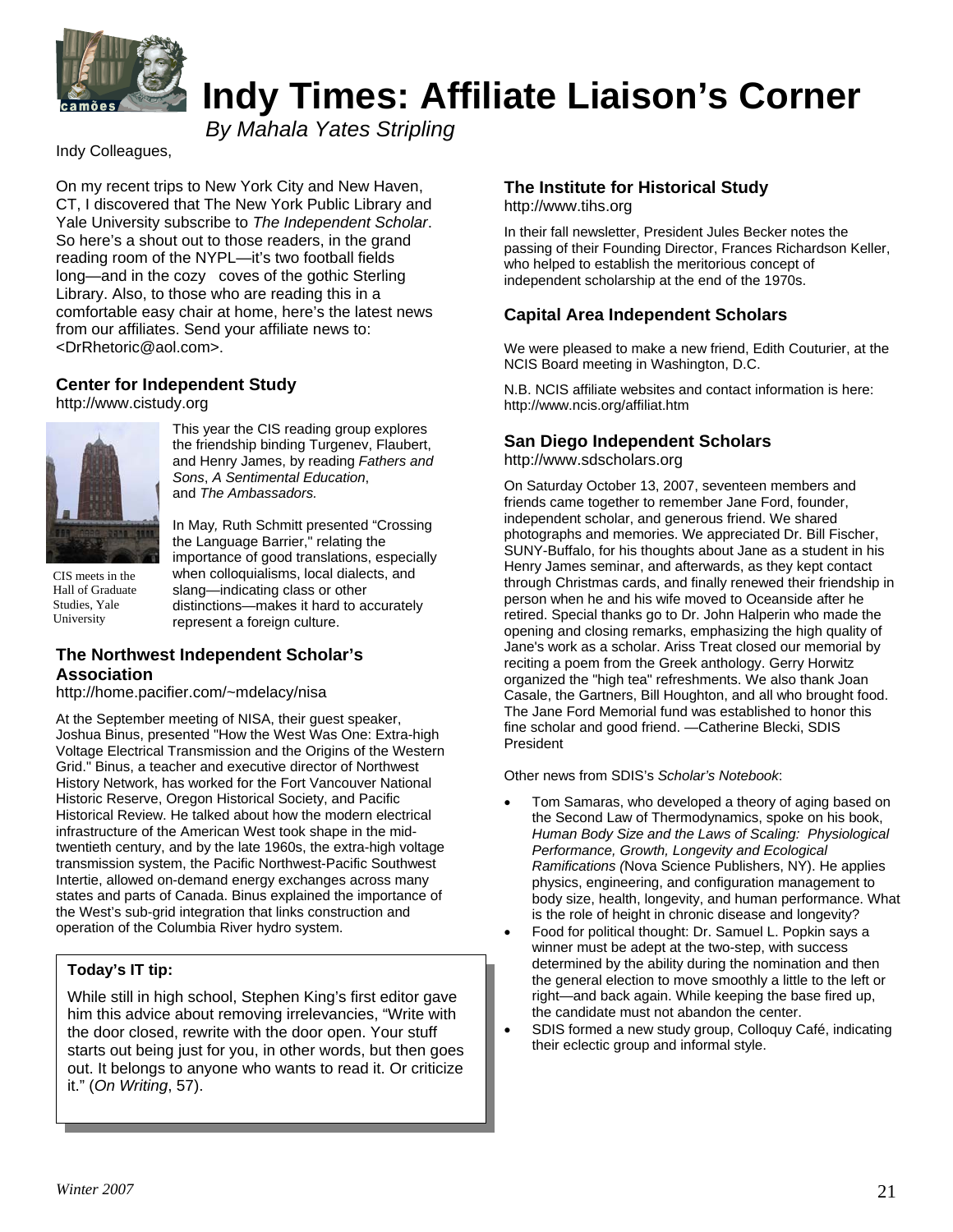## **News you can use and member tidbits…**

### **H-Net**

Member **Joanne Lafler** shares the following information:

We always like to know whether independent scholars are included in programs that are announced on H-Net. (For one thing, it alerts program officials that independent scholars exist!) As a follow-up to an announcement I posted concerning the new Institute for Historical Studies at UT Austin, I received this reply:

Dear Ms. Lafler:

We would indeed be happy to consider appropriately qualified independent scholars for Institute fellowships or paper workshops.

Yours sincerely, Julie Hardwick Associate Professor & Director of the Institute for Historical Studies Department of History University of Texas at Austin Austin, TX 78712 (512) 475-7221 http://www.utexas.edu

### **New York Times online**

Check out these links for timely information at http://www.nytimes.com

**EDUCATION** | November 20, 2007 **Decline of the Tenure Track Raises Concerns**  By Alan Finder

**SCIENCE** | November 27, 2007 **[Basics: The Dance of Evolution,](http://www.nytimes.com/2007/11/27/science/27angi.html?ex=1196830800&en=443f68340d998b85&ei=5070&emc=eta1)  [or How Art Got Its Start](http://www.nytimes.com/2007/11/27/science/27angi.html?ex=1196830800&en=443f68340d998b85&ei=5070&emc=eta1)**  By Natalie Angier

**TECHNOLOGY |** October 22, 2007 **[Libraries Shun Deals to Place](http://www.nytimes.com/2007/10/22/technology/22library.html?ex=1193716800&en=abc109c23daee1fe&ei=5070&emc=eta1)  [Books on Web](http://www.nytimes.com/2007/10/22/technology/22library.html?ex=1193716800&en=abc109c23daee1fe&ei=5070&emc=eta1)** By Katie Hafner

### **World's largest collection of incunabula will be digitized!**

Member **Bettina Wagner**  <Bettina.Wagner@BSB-MUENCHEN.DE> shares the following information:

The Bayerische Staatsbibliothek München (BSB) holds the largest collection of incunabula world wide, which currently comprises 9708 editions in nearly 20,000 copies. The collection is described in a printed catalogue (BSB-Ink) which is freely accessible online: [http://www.bsb](http://www.bsb-muenchen.de/Inkunabeln.181.0.html)[muenchen.de/Inkunabeln.181.0.html](http://www.bsb-muenchen.de/Inkunabeln.181.0.html)

It is a great pleasure for me to let you know that the Deutsche Forschungsgemeinschaft has granted funding for a complete digitization of the collection.

Over the coming years, one copy of each 15th-century edition held in the BSB will be digitized. It is intended to start digitization with the ca. 1150 incunabula in German and the ca. 680 editions of which the BSB holds the sole surviving copy in a German library. After that, books printed in the German-speaking countried in the 15th century and books printed abroad will be digitized. Illustrations (mainly woodcuts) will be indexed with an iconographic classification system.

The digital reproductions will be made accessible through the electronic catalogue BSB-Ink and other databases (e.g. OPAC, union catalogues). Currently, BSB-Ink online already provides access to digital reproductions of nearly 700 incunabula, of which ca. 540 are broadsides. A list of digitized incunabula (by shelfmark only) is accessible via the Index Search:

[http://mdzx.bib](http://mdzx.bib-bvb.de/bsbink/einzelindex.html)[bvb.de/bsbink/einzelindex.html](http://mdzx.bib-bvb.de/bsbink/einzelindex.html) Exemplare mit Scans mit Anfangsbuchstaben "Alle" Anzeigen

Best regards, Bettina Wagner Abteilung für Handschriften und Alte Drucke Bayerische Staatsbibliothek Ludwigstr. 16 D-80539 Muenchen Germany Tel. +89 / 28638-2982 Fax. +89 / 28638-12982 oder 2266 postbox: D-80328 Muenchen

### **Changing the act of research**

Member **James Mackay** recently convened a debate with representatives from Google Books, Wikipedia, Encyclopaedia Britannica, and the British Library about the many ways in which the new research frontier is changing the act of research, and the new tools to do it with. The transcript of the debate has just been published in *Resources for American Studies* (a British journal). It is available to anyone interested in the new developments with Google and Wikis. However, the journal is not an easy source to access, so Mackay is happy to send a copy of the complete transcript to anyone who sends a request to him.

Send your requests directly to:

James Mackay King's College, London Phone: +357 24648451 Email: james.mackay@cytanet.com.cy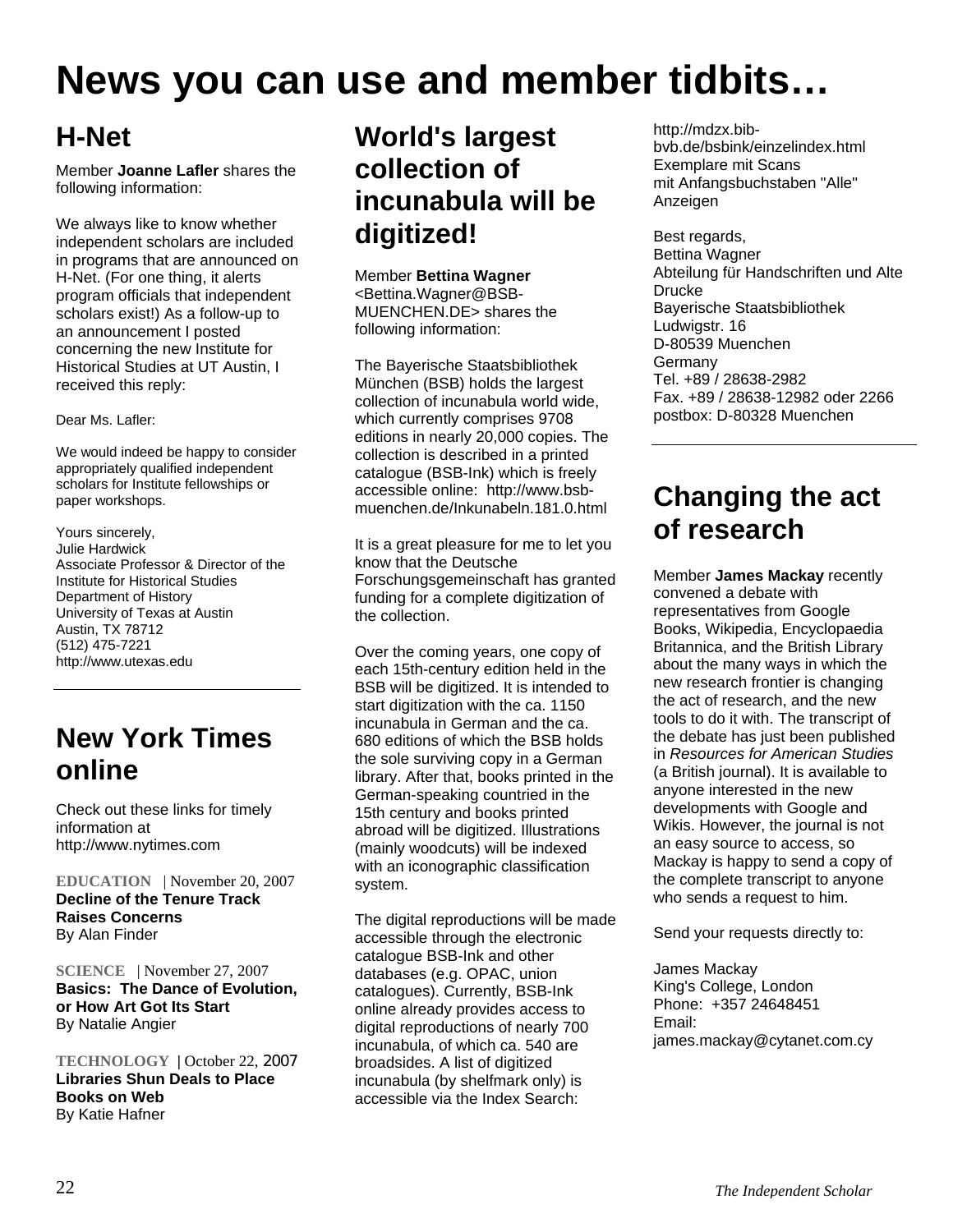## **NCIS announces renamed Eisenstein-DeLacy article prize for 2008**

The biannual Eisenstein Prize was established in April 1993 and was named for Elizabeth Lewisohn Eisenstein, Professor of History at American University (1959-1979) and the University of Michigan (1975-1985), in recognition of her long-standing support of NCIS.

In 2007, the NCIS Board decided to also honor Margaret DeLacy, Elizabeth's daughter and another long-time supporter of NCIS, by renaming the prize, which will now be called the Eisenstein-DeLacy Article Prize.

Margaret was the originator of the prize in honor of her mother, Elizabeth Eisenstein, thus in honoring Margaret we honor two generations in one family who placed an inestimable value on independent scholars and on NCIS. We could not have made the change to an annual award without the generosity of Board member, Dr. Yosef Wosk, whose contribution insures the award for the next five years at which time NCIS will renew the funding.

The prize will now become an annual one and remains an award in recognition of the best published article submitted by an NCIS member. The article must have been published within the prior calendar year. The prize consists of an award certificate and a \$200 honorarium.

> The deadline for submissions is July 15, 2008.

NCIS members wishing to submit a published article for consideration must send one copy of the article and the table of contents of the journal issue in which it appeared in PDF format to Kendra Preston Leonard, Chair of the Awards Committee, at [<caennen@gmail.com>](mailto:caennen@gmail.com).

The deadline for submissions is July 15, 2008. Winners will be notified by September 15, 2008.

## **NCIS scholarly journal update**

Dear Editors and Contributors:

I have the sad task of informing you that the plans for an NCIS scholarly journal are in abeyance. In light of the already existing 24,000 scholarly journals now being published, whether we have the resources and the mechanisms fully in place to turn this into a reality has become doubtful.

At the October Board meeting, we had a frank and lively discussion about the journal and how best to serve our members and the independent scholar community, and it became apparent that we had to put the idea aside and place the launch on hiatus. The decision was based on hard realities and one that was unanimous.

To the contributors who submitted a conference paper, we offer you the pages of *The Independent Scholar* for publication, and we would be quite happy to publish your paper in *TIS*. You are released from any obligation to publish with NCIS and, in fact, you may decide to seek another publishing venue. We support your decision and do not wish to delay any longer your opportunity to find another publisher. If you do publish your paper elsewhere, please remember to inform Linda Lucas, the editor of *TIS*, so we can get the good news out to the members.

You may recall that our affiliate, the Canadian Academy of Independent Scholars, had a Call For Papers for its new journal, *The International Journal of Independent Scholars* (*TIS*, December 2006) and I urge you to consider their journal. I do not know the deadlines for the second issue (the first is a themed issue dedicated to Claude Levi-Strauss) but I suggest that you contact <cais\_journal@sfu.ca> for information.

To the members who volunteered to join the editorial board, please accept my thanks for your willingness to work on behalf of NCIS and independent scholars. Your response to this new venture was very gratifying.

I hope that NCIS may revisit the possibility of publishing its own scholarly journal but in all honesty, now is not that time.

With my best wishes to you and my sincerest appreciation for your being with us.

Warm regards,

Janet I. Wasserman, President